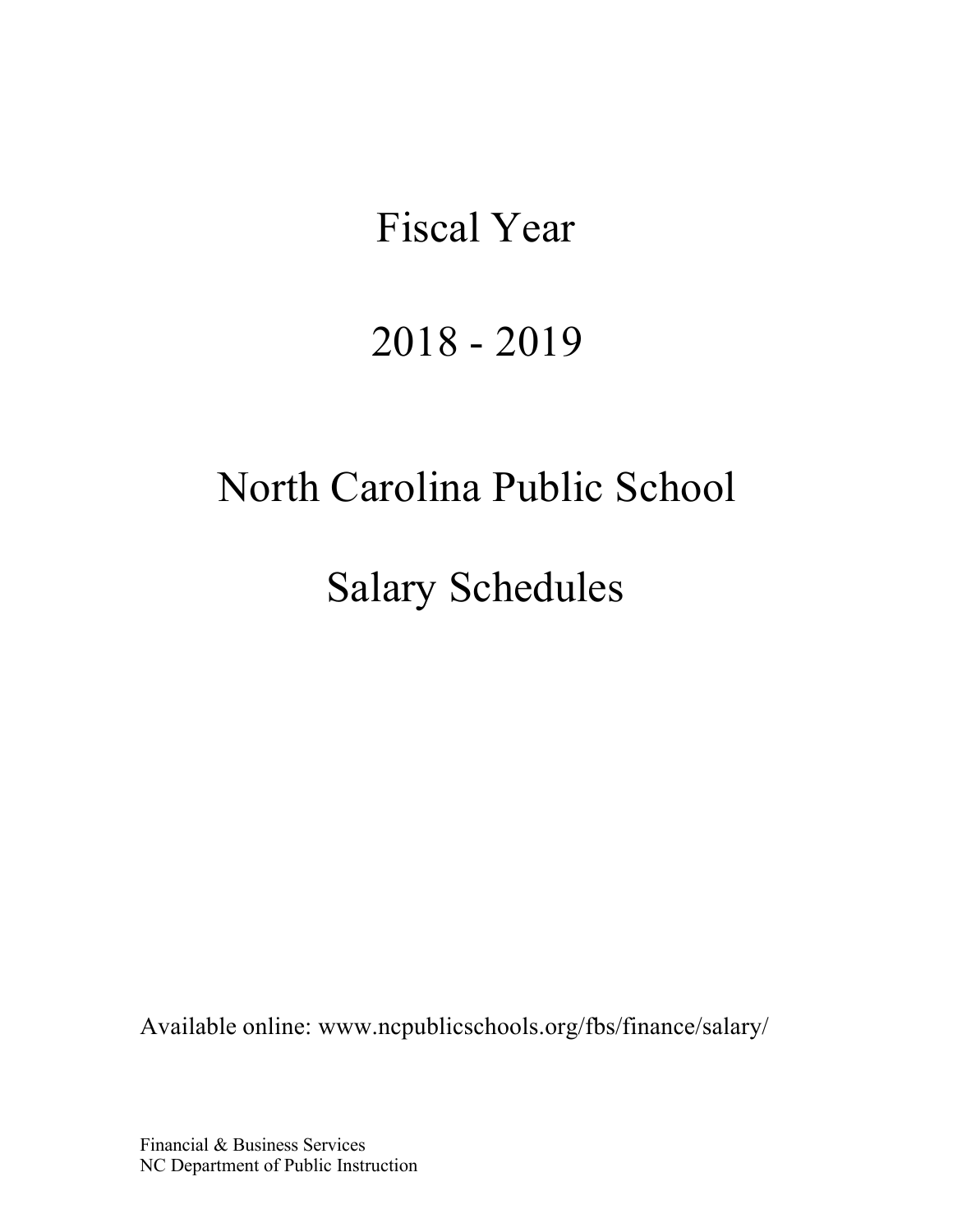# **CERTIFIED TEACHER SALARY SCHEDULE BACHELOR'S DEGREE**

| Years                    |         | <b>Bachelor's Teacher</b> |                          |         | <b>Bachelor's w/ NBPTS Certification</b> |                          |
|--------------------------|---------|---------------------------|--------------------------|---------|------------------------------------------|--------------------------|
| of                       | Monthly |                           | 12 Monthly Annual Salary | Monthly |                                          | 12 Monthly Annual Salary |
| <b>Exp</b>               | Salary  | Installments              | $(10$ months)            | Salary  | Installments                             | (10 months)              |
| $\Omega$                 | \$3,500 | \$2,916.67                | \$35,000                 | N/A     | N/A                                      | N/A                      |
| $\overline{1}$           | \$3,600 | \$3,000.00                | \$36,000                 | N/A     | N/A                                      | N/A                      |
| $\overline{2}$           | \$3,700 | \$3,083.33                | \$37,000                 | N/A     | N/A                                      | N/A                      |
| 3                        | \$3,800 | \$3,166.67                | \$38,000                 | \$4,256 | \$3,546.67                               | \$42,560                 |
| $\overline{\mathcal{L}}$ | \$3,900 | \$3,250.00                | \$39,000                 | \$4,368 | \$3,640.00                               | \$43,680                 |
| 5                        | \$4,000 | \$3,333.33                | \$40,000                 | \$4,480 | \$3,733.33                               | \$44,800                 |
| 6                        | \$4,100 | \$3,416.67                | \$41,000                 | \$4,592 | \$3,826.67                               | \$45,920                 |
| $\overline{7}$           | \$4,200 | \$3,500.00                | \$42,000                 | \$4,704 | \$3,920.00                               | \$47,040                 |
| 8                        | \$4,300 | \$3,583.33                | \$43,000                 | \$4,816 | \$4,013.33                               | \$48,160                 |
| 9                        | \$4,400 | \$3,666.67                | \$44,000                 | \$4,928 | \$4,106.67                               | \$49,280                 |
| 10                       | \$4,500 | \$3,750.00                | \$45,000                 | \$5,040 | \$4,200.00                               | \$50,400                 |
| 11                       | \$4,600 | \$3,833.33                | \$46,000                 | \$5,152 | \$4,293.33                               | \$51,520                 |
| 12                       | \$4,700 | \$3,916.67                | \$47,000                 | \$5,264 | \$4,386.67                               | \$52,640                 |
| 13                       | \$4,800 | \$4,000.00                | \$48,000                 | \$5,376 | \$4,480.00                               | \$53,760                 |
| 14                       | \$4,900 | \$4,083.33                | \$49,000                 | \$5,488 | \$4,573.33                               | \$54,880                 |
| 15                       | \$5,000 | \$4,166.67                | \$50,000                 | \$5,600 | \$4,666.67                               | \$56,000                 |
| 16                       | \$5,000 | \$4,166.67                | \$50,000                 | \$5,600 | \$4,666.67                               | \$56,000                 |
| 17                       | \$5,000 | \$4,166.67                | \$50,000                 | \$5,600 | \$4,666.67                               | \$56,000                 |
| 18                       | \$5,000 | \$4,166.67                | \$50,000                 | \$5,600 | \$4,666.67                               | \$56,000                 |
| 19                       | \$5,000 | \$4,166.67                | \$50,000                 | \$5,600 | \$4,666.67                               | \$56,000                 |
| 20                       | \$5,000 | \$4,166.67                | \$50,000                 | \$5,600 | \$4,666.67                               | \$56,000                 |
| 21                       | \$5,000 | \$4,166.67                | \$50,000                 | \$5,600 | \$4,666.67                               | \$56,000                 |
| 22                       | \$5,000 | \$4,166.67                | \$50,000                 | \$5,600 | \$4,666.67                               | \$56,000                 |
| 23                       | \$5,000 | \$4,166.67                | \$50,000                 | \$5,600 | \$4,666.67                               | \$56,000                 |
| 24                       | \$5,000 | \$4,166.67                | \$50,000                 | \$5,600 | \$4,666.67                               | \$56,000                 |
| $25+$                    | \$5,200 | \$4,333.33                | \$52,000                 | \$5,824 | \$4,853.33                               | \$58,240                 |

**NOTE:** "NBPTS" stands for National Board for Professional Teacher Standards.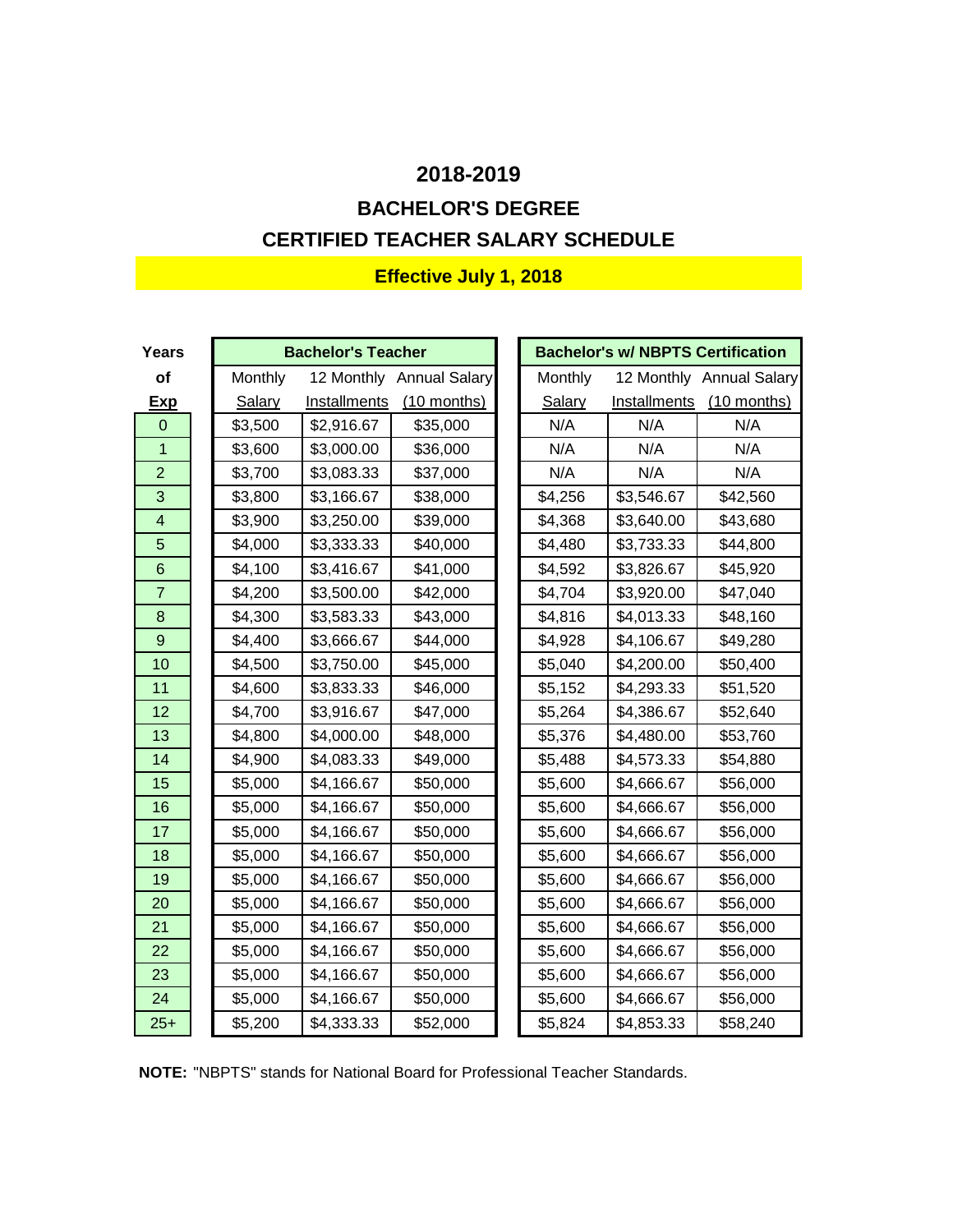## **MASTER'S DEGREE**

### **CERTIFIED TEACHER SALARY SCHEDULE**

| Years                   |               | <b>Master's Teacher</b> |                          |                | <b>Master's w/NBPTS Certification</b> |                          |
|-------------------------|---------------|-------------------------|--------------------------|----------------|---------------------------------------|--------------------------|
| of                      | Monthly       |                         | 12 Monthly Annual Salary | <b>Monthly</b> |                                       | 12 Monthly Annual Salary |
| <b>Exp</b>              | <b>Salary</b> | Installments            | (10 months)              | Salary         | Installments                          | (10 months)              |
| $\overline{0}$          | \$3,850       | \$3,208.33              | \$38,500                 | N/A            | N/A                                   | N/A                      |
| $\mathbf{1}$            | \$3,960       | \$3,300.00              | \$39,600                 | N/A            | N/A                                   | N/A                      |
| $\overline{2}$          | \$4,070       | \$3,391.67              | \$40,700                 | N/A            | N/A                                   | N/A                      |
| 3                       | \$4,180       | \$3,483.33              | \$41,800                 | \$4,636        | \$3,863.33                            | \$46,360                 |
| $\overline{\mathbf{4}}$ | \$4,290       | \$3,575.00              | \$42,900                 | \$4,758        | \$3,965.00                            | \$47,580                 |
| 5                       | \$4,400       | \$3,666.67              | \$44,000                 | \$4,880        | \$4,066.67                            | \$48,800                 |
| $6\phantom{1}$          | \$4,510       | \$3,758.33              | \$45,100                 | \$5,002        | \$4,168.33                            | \$50,020                 |
| $\overline{7}$          | \$4,620       | \$3,850.00              | \$46,200                 | \$5,124        | \$4,270.00                            | \$51,240                 |
| 8                       | \$4,730       | \$3,941.67              | \$47,300                 | \$5,246        | \$4,371.67                            | \$52,460                 |
| 9                       | \$4,840       | \$4,033.33              | \$48,400                 | \$5,368        | \$4,473.33                            | \$53,680                 |
| 10                      | \$4,950       | \$4,125.00              | \$49,500                 | \$5,490        | \$4,575.00                            | \$54,900                 |
| 11                      | \$5,060       | \$4,216.67              | \$50,600                 | \$5,612        | \$4,676.67                            | \$56,120                 |
| 12                      | \$5,170       | \$4,308.33              | \$51,700                 | \$5,734        | \$4,778.33                            | \$57,340                 |
| 13                      | \$5,280       | \$4,400.00              | \$52,800                 | \$5,856        | \$4,880.00                            | \$58,560                 |
| 14                      | \$5,390       | \$4,491.67              | \$53,900                 | \$5,978        | \$4,981.67                            | \$59,780                 |
| 15                      | \$5,500       | \$4,583.33              | \$55,000                 | \$6,100        | \$5,083.33                            | \$61,000                 |
| 16                      | \$5,500       | \$4,583.33              | \$55,000                 | \$6,100        | \$5,083.33                            | \$61,000                 |
| 17                      | \$5,500       | \$4,583.33              | \$55,000                 | \$6,100        | \$5,083.33                            | \$61,000                 |
| 18                      | \$5,500       | \$4,583.33              | \$55,000                 | \$6,100        | \$5,083.33                            | \$61,000                 |
| 19                      | \$5,500       | \$4,583.33              | \$55,000                 | \$6,100        | \$5,083.33                            | \$61,000                 |
| 20                      | \$5,500       | \$4,583.33              | \$55,000                 | \$6,100        | \$5,083.33                            | \$61,000                 |
| 21                      | \$5,500       | \$4,583.33              | \$55,000                 | \$6,100        | \$5,083.33                            | \$61,000                 |
| 22                      | \$5,500       | \$4,583.33              | \$55,000                 | \$6,100        | \$5,083.33                            | \$61,000                 |
| 23                      | \$5,500       | \$4,583.33              | \$55,000                 | \$6,100        | \$5,083.33                            | \$61,000                 |
| 24                      | \$5,500       | \$4,583.33              | \$55,000                 | \$6,100        | \$5,083.33                            | \$61,000                 |
| $25+$                   | \$5,720       | \$4,766.67              | \$57,200                 | \$6,344        | \$5,286.67                            | \$63,440                 |

**NOTE:** "NBPTS" stands for National Board for Professional Teacher Standards.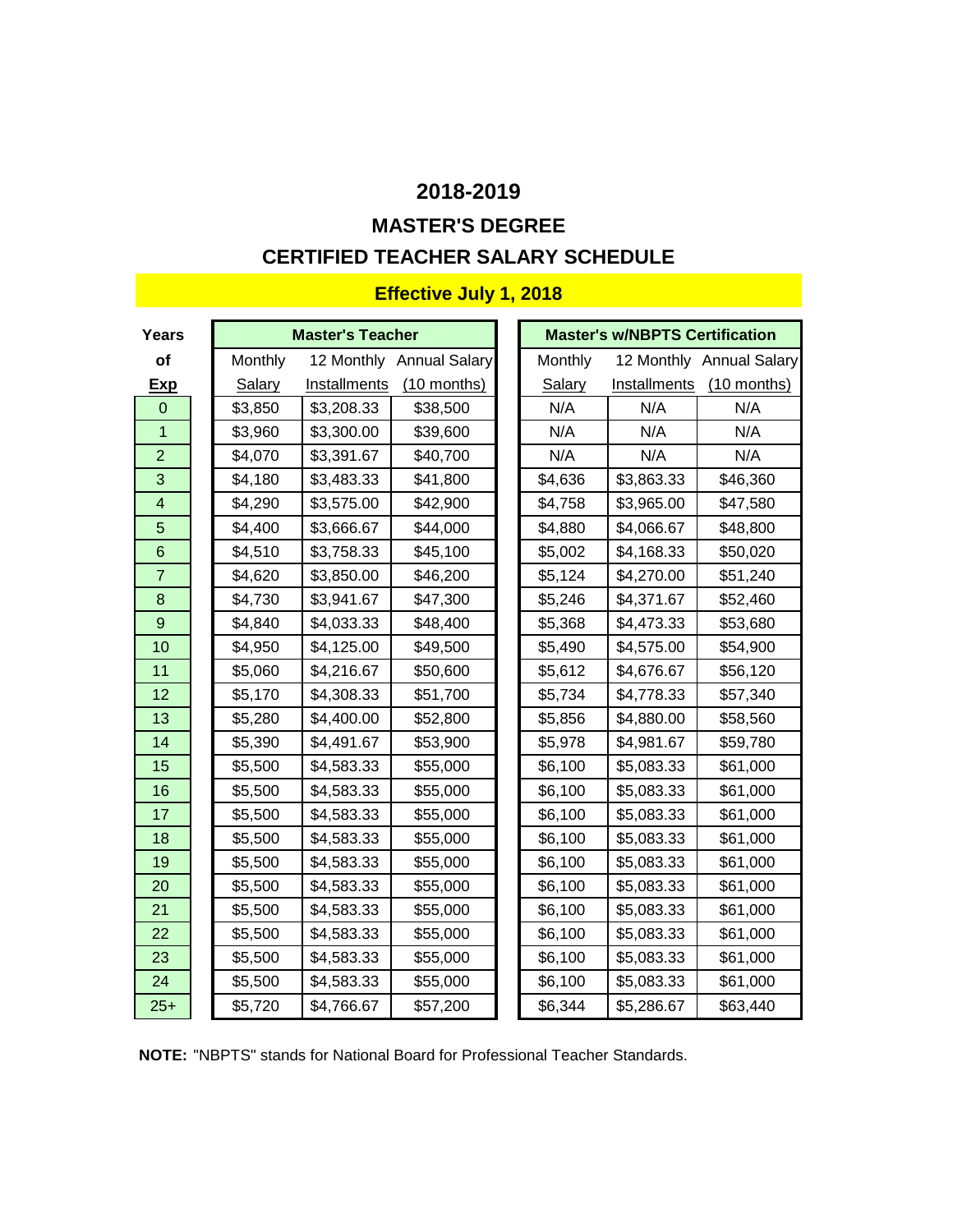#### **ADVANCED AND DOCTORAL DEGREE**

#### **TEACHER SALARY SCHEDULE**

## **Effective July 1, 2018**

|                         |              | <b>ADVANCED (SIXTH YEAR)</b> |              |                     |              | <b>DOCTORATE</b>    |              |                     |
|-------------------------|--------------|------------------------------|--------------|---------------------|--------------|---------------------|--------------|---------------------|
| Years                   |              | Adv. Teacher                 |              | Adv. w/ NBPTS Cert. |              | <b>PhD Teacher</b>  |              | PhD w/ NBPTS Cert.  |
| of                      | 10           | 12 Monthly                   | 10           | 12 Monthly          | 10           | 12 Monthly          | 10           | 12 Monthly          |
| <b>Exp</b>              | <b>Month</b> | Installments                 | <b>Month</b> | Installments        | <b>Month</b> | <b>Installments</b> | <b>Month</b> | <b>Installments</b> |
| $\mathbf 0$             | \$3,976      | \$3,313.33                   | N/A          | N/A                 | \$4,103      | \$3,419.17          | N/A          | N/A                 |
| $\mathbf{1}$            | \$4,086      | \$3,405.00                   | N/A          | N/A                 | \$4,213      | \$3,510.83          | N/A          | N/A                 |
| $\overline{2}$          | \$4,196      | \$3,496.67                   | N/A          | N/A                 | \$4,323      | \$3,602.50          | N/A          | N/A                 |
| 3                       | \$4,306      | \$3,588.33                   | \$4,762      | \$3,968.33          | \$4,433      | \$3,694.17          | \$4,889      | \$4,074.17          |
| $\overline{\mathbf{4}}$ | \$4,416      | \$3,680.00                   | \$4,884      | \$4,070.00          | \$4,543      | \$3,785.83          | \$5,011      | \$4,175.83          |
| 5                       | \$4,526      | \$3,771.67                   | \$5,006      | \$4,171.67          | \$4,653      | \$3,877.50          | \$5,133      | \$4,277.50          |
| $\,$ 6 $\,$             | \$4,636      | \$3,863.33                   | \$5,128      | \$4,273.33          | \$4,763      | \$3,969.17          | \$5,255      | \$4,379.17          |
| $\overline{7}$          | \$4,746      | \$3,955.00                   | \$5,250      | \$4,375.00          | \$4,873      | \$4,060.83          | \$5,377      | \$4,480.83          |
| $\boldsymbol{8}$        | \$4,856      | \$4,046.67                   | \$5,372      | \$4,476.67          | \$4,983      | \$4,152.50          | \$5,499      | \$4,582.50          |
| $\boldsymbol{9}$        | \$4,966      | \$4,138.33                   | \$5,494      | \$4,578.33          | \$5,093      | \$4,244.17          | \$5,621      | \$4,684.17          |
| 10                      | \$5,076      | \$4,230.00                   | \$5,616      | \$4,680.00          | \$5,203      | \$4,335.83          | \$5,743      | \$4,785.83          |
| 11                      | \$5,186      | \$4,321.67                   | \$5,738      | \$4,781.67          | \$5,313      | \$4,427.50          | \$5,865      | \$4,887.50          |
| 12                      | \$5,296      | \$4,413.33                   | \$5,860      | \$4,883.33          | \$5,423      | \$4,519.17          | \$5,987      | \$4,989.17          |
| 13                      | \$5,406      | \$4,505.00                   | \$5,982      | \$4,985.00          | \$5,533      | \$4,610.83          | \$6,109      | \$5,090.83          |
| 14                      | \$5,516      | \$4,596.67                   | \$6,104      | \$5,086.67          | \$5,643      | \$4,702.50          | \$6,231      | \$5,192.50          |
| 15                      | \$5,626      | \$4,688.33                   | \$6,226      | \$5,188.33          | \$5,753      | \$4,794.17          | \$6,353      | \$5,294.17          |
| 16                      | \$5,626      | \$4,688.33                   | \$6,226      | \$5,188.33          | \$5,753      | \$4,794.17          | \$6,353      | \$5,294.17          |
| 17                      | \$5,626      | \$4,688.33                   | \$6,226      | \$5,188.33          | \$5,753      | \$4,794.17          | \$6,353      | \$5,294.17          |
| 18                      | \$5,626      | \$4,688.33                   | \$6,226      | \$5,188.33          | \$5,753      | \$4,794.17          | \$6,353      | \$5,294.17          |
| 19                      | \$5,626      | \$4,688.33                   | \$6,226      | \$5,188.33          | \$5,753      | \$4,794.17          | \$6,353      | \$5,294.17          |
| 20                      | \$5,626      | \$4,688.33                   | \$6,226      | \$5,188.33          | \$5,753      | \$4,794.17          | \$6,353      | \$5,294.17          |
| 21                      | \$5,626      | \$4,688.33                   | \$6,226      | \$5,188.33          | \$5,753      | \$4,794.17          | \$6,353      | \$5,294.17          |
| 22                      | \$5,626      | \$4,688.33                   | \$6,226      | \$5,188.33          | \$5,753      | \$4,794.17          | \$6,353      | \$5,294.17          |
| 23                      | \$5,626      | \$4,688.33                   | \$6,226      | \$5,188.33          | \$5,753      | \$4,794.17          | \$6,353      | \$5,294.17          |
| 24                      | \$5,626      | \$4,688.33                   | \$6,226      | \$5,188.33          | \$5,753      | \$4,794.17          | \$6,353      | \$5,294.17          |
| $25+$                   | \$5,846      | \$4,871.67                   | \$6,470      | \$5,391.67          | \$5,973      | \$4,977.50          | \$6,597      | \$5,497.50          |

**NOTE:** "NBPTS" stands for National Board for Professional Teacher Standards.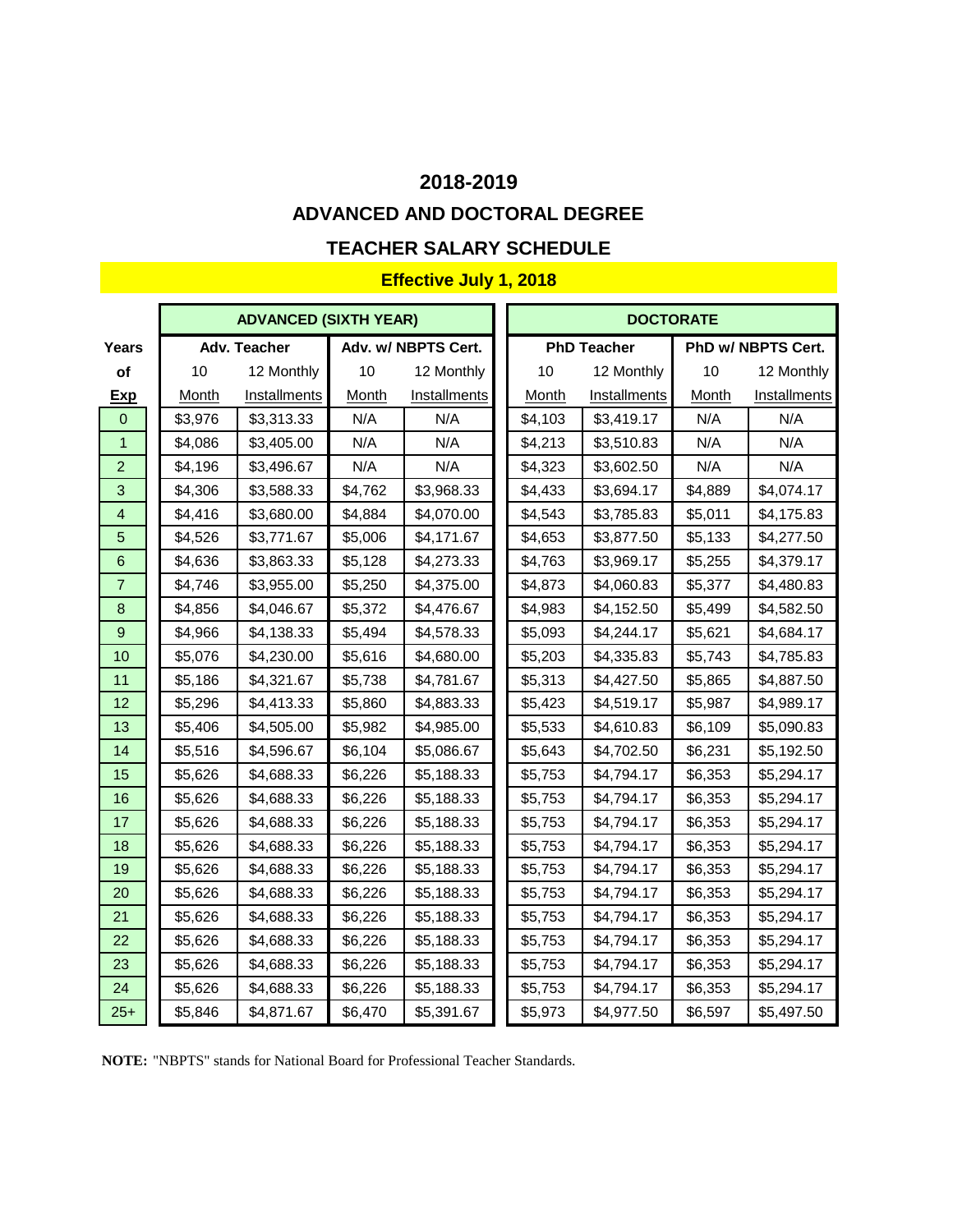# **CERTIFIED SALARY SCHEDULE BACHELOR'S DEGREE - INSTRUCTIONAL SUPPORT**

| Years                   |         | <b>Bachelor's Instructional Support</b> |                      |         | <b>Bachelor's w/ NBPTS Certification</b> |                      |
|-------------------------|---------|-----------------------------------------|----------------------|---------|------------------------------------------|----------------------|
| <b>of</b>               | Monthly | 12 Monthly                              | <b>Annual Salary</b> | Monthly | 12 Monthly                               | <b>Annual Salary</b> |
|                         |         |                                         |                      |         | Installments                             |                      |
| <b>Exp</b>              | Salary  | <b>Installments</b>                     | $(10$ months)        | Salary  |                                          | $(10$ months)        |
| $\mathbf 0$             | \$3,500 | \$2,916.67                              | \$35,000             | N/A     | N/A                                      | N/A                  |
| $\overline{1}$          | \$3,600 | \$3,000.00                              | \$36,000             | N/A     | N/A                                      | N/A                  |
| $\overline{2}$          | \$3,700 | \$3,083.33                              | \$37,000             | N/A     | N/A                                      | N/A                  |
| 3                       | \$3,800 | \$3,166.67                              | \$38,000             | \$4,256 | \$3,546.67                               | \$42,560             |
| $\overline{\mathbf{4}}$ | \$3,900 | \$3,250.00                              | \$39,000             | \$4,368 | \$3,640.00                               | \$43,680             |
| 5                       | \$4,000 | \$3,333.33                              | \$40,000             | \$4,480 | \$3,733.33                               | \$44,800             |
| $6\phantom{1}6$         | \$4,100 | \$3,416.67                              | \$41,000             | \$4,592 | \$3,826.67                               | \$45,920             |
| $\overline{7}$          | \$4,200 | \$3,500.00                              | \$42,000             | \$4,704 | \$3,920.00                               | \$47,040             |
| 8                       | \$4,300 | \$3,583.33                              | \$43,000             | \$4,816 | \$4,013.33                               | \$48,160             |
| 9                       | \$4,400 | \$3,666.67                              | \$44,000             | \$4,928 | \$4,106.67                               | \$49,280             |
| 10                      | \$4,500 | \$3,750.00                              | \$45,000             | \$5,040 | \$4,200.00                               | \$50,400             |
| 11                      | \$4,600 | \$3,833.33                              | \$46,000             | \$5,152 | \$4,293.33                               | \$51,520             |
| 12                      | \$4,700 | \$3,916.67                              | \$47,000             | \$5,264 | \$4,386.67                               | \$52,640             |
| 13                      | \$4,800 | \$4,000.00                              | \$48,000             | \$5,376 | \$4,480.00                               | \$53,760             |
| 14                      | \$4,900 | \$4,083.33                              | \$49,000             | \$5,488 | \$4,573.33                               | \$54,880             |
| 15                      | \$5,000 | \$4,166.67                              | \$50,000             | \$5,600 | \$4,666.67                               | \$56,000             |
| 16                      | \$5,000 | \$4,166.67                              | \$50,000             | \$5,600 | \$4,666.67                               | \$56,000             |
| 17                      | \$5,000 | \$4,166.67                              | \$50,000             | \$5,600 | \$4,666.67                               | \$56,000             |
| 18                      | \$5,000 | \$4,166.67                              | \$50,000             | \$5,600 | \$4,666.67                               | \$56,000             |
| 19                      | \$5,000 | \$4,166.67                              | \$50,000             | \$5,600 | \$4,666.67                               | \$56,000             |
| 20                      | \$5,000 | \$4,166.67                              | \$50,000             | \$5,600 | \$4,666.67                               | \$56,000             |
| 21                      | \$5,000 | \$4,166.67                              | \$50,000             | \$5,600 | \$4,666.67                               | \$56,000             |
| 22                      | \$5,000 | \$4,166.67                              | \$50,000             | \$5,600 | \$4,666.67                               | \$56,000             |
| 23                      | \$5,000 | \$4,166.67                              | \$50,000             | \$5,600 | \$4,666.67                               | \$56,000             |
| 24                      | \$5,000 | \$4,166.67                              | \$50,000             | \$5,600 | \$4,666.67                               | \$56,000             |
| $25+$                   | \$5,200 | \$4,333.33                              | \$52,000             | \$5,824 | \$4,853.33                               | \$58,240             |

**NOTE:** "NBPTS" stands for National Board for Professional Teacher Standards.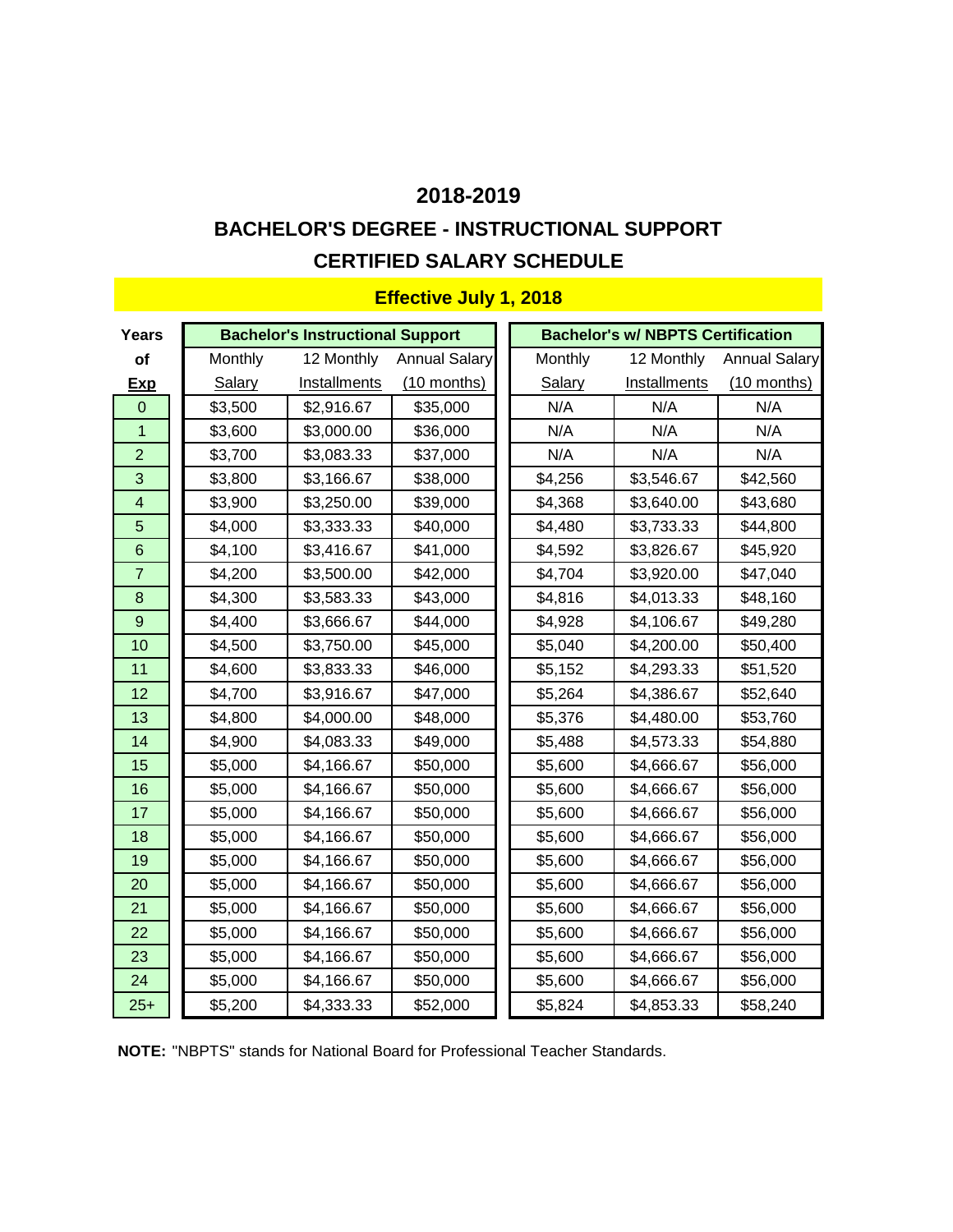# **MASTER'S DEGREE - INSTRUCTIONAL SUPPORT**

## **CERTIFIED SALARY SCHEDULE**

| <b>Years</b>            |         | <b>Master's Instructional Support</b> |                          |         | <b>Master's w/ NBPTS Certification</b> |                          |
|-------------------------|---------|---------------------------------------|--------------------------|---------|----------------------------------------|--------------------------|
| of                      | Monthly |                                       | 12 Monthly Annual Salary | Monthly |                                        | 12 Monthly Annual Salary |
| <b>Exp</b>              | Salary  | <b>Installments</b>                   | (10 months)              | Salary  | Installments                           | $(10$ months)            |
| $\mathbf 0$             | \$3,850 | \$3,208.33                            | \$38,500                 | N/A     | N/A                                    | N/A                      |
| $\overline{1}$          | \$3,960 | \$3,300.00                            | \$39,600                 | N/A     | N/A                                    | N/A                      |
| $\overline{c}$          | \$4,070 | \$3,391.67                            | \$40,700                 | N/A     | N/A                                    | N/A                      |
| 3                       | \$4,180 | \$3,483.33                            | \$41,800                 | \$4,636 | \$3,863.33                             | \$46,360                 |
| $\overline{\mathbf{4}}$ | \$4,290 | \$3,575.00                            | \$42,900                 | \$4,758 | \$3,965.00                             | \$47,580                 |
| 5                       | \$4,400 | \$3,666.67                            | \$44,000                 | \$4,880 | \$4,066.67                             | \$48,800                 |
| $\,$ 6 $\,$             | \$4,510 | \$3,758.33                            | \$45,100                 | \$5,002 | \$4,168.33                             | \$50,020                 |
| $\overline{7}$          | \$4,620 | \$3,850.00                            | \$46,200                 | \$5,124 | \$4,270.00                             | \$51,240                 |
| $\bf 8$                 | \$4,730 | \$3,941.67                            | \$47,300                 | \$5,246 | \$4,371.67                             | \$52,460                 |
| $\overline{9}$          | \$4,840 | \$4,033.33                            | \$48,400                 | \$5,368 | \$4,473.33                             | \$53,680                 |
| 10                      | \$4,950 | \$4,125.00                            | \$49,500                 | \$5,490 | \$4,575.00                             | \$54,900                 |
| 11                      | \$5,060 | \$4,216.67                            | \$50,600                 | \$5,612 | \$4,676.67                             | \$56,120                 |
| 12                      | \$5,170 | \$4,308.33                            | \$51,700                 | \$5,734 | \$4,778.33                             | \$57,340                 |
| 13                      | \$5,280 | \$4,400.00                            | \$52,800                 | \$5,856 | \$4,880.00                             | \$58,560                 |
| 14                      | \$5,390 | \$4,491.67                            | \$53,900                 | \$5,978 | \$4,981.67                             | \$59,780                 |
| 15                      | \$5,500 | \$4,583.33                            | \$55,000                 | \$6,100 | \$5,083.33                             | \$61,000                 |
| 16                      | \$5,500 | \$4,583.33                            | \$55,000                 | \$6,100 | \$5,083.33                             | \$61,000                 |
| 17                      | \$5,500 | \$4,583.33                            | \$55,000                 | \$6,100 | \$5,083.33                             | \$61,000                 |
| 18                      | \$5,500 | \$4,583.33                            | \$55,000                 | \$6,100 | \$5,083.33                             | \$61,000                 |
| 19                      | \$5,500 | \$4,583.33                            | \$55,000                 | \$6,100 | \$5,083.33                             | \$61,000                 |
| 20                      | \$5,500 | \$4,583.33                            | \$55,000                 | \$6,100 | \$5,083.33                             | \$61,000                 |
| 21                      | \$5,500 | \$4,583.33                            | \$55,000                 | \$6,100 | \$5,083.33                             | \$61,000                 |
| 22                      | \$5,500 | \$4,583.33                            | \$55,000                 | \$6,100 | \$5,083.33                             | \$61,000                 |
| 23                      | \$5,500 | \$4,583.33                            | \$55,000                 | \$6,100 | \$5,083.33                             | \$61,000                 |
| 24                      | \$5,500 | \$4,583.33                            | \$55,000                 | \$6,100 | \$5,083.33                             | \$61,000                 |
| $25+$                   | \$5,720 | \$4,766.67                            | \$57,200                 | \$6,344 | \$5,286.67                             | \$63,440                 |

**NOTE:** "NBPTS" stands for National Board for Professional Teacher Standards.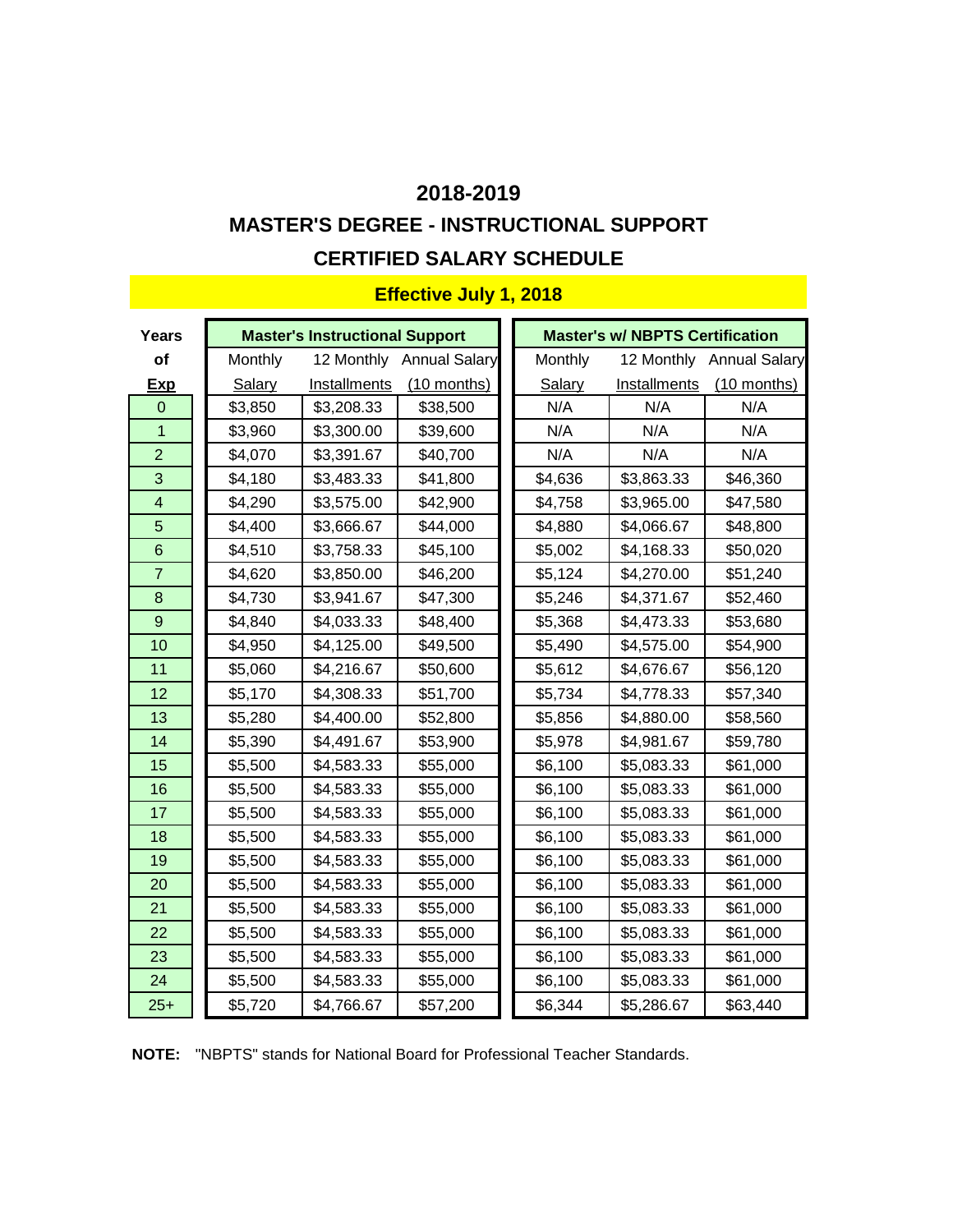### **ADVANCED AND DOCTORAL DEGREED**

### **INSTRUCTIONAL SUPPORT SALARY SCHEDULE**

#### **Effective July 1, 2018**

|                         |              | <b>ADVANCED (SIXTH YEAR)</b> |         |                     |         | <b>DOCTORATE</b>        |              |                    |  |
|-------------------------|--------------|------------------------------|---------|---------------------|---------|-------------------------|--------------|--------------------|--|
| Years                   |              | Adv. Ins. Support            |         | Adv. w/ NBPTS Cert. |         | <b>PhD Ins. Support</b> |              | PhD w/ NBPTS Cert. |  |
| of                      | 10           | 12 Monthly                   | 10      | 12 Monthly          | 10      | 12 Monthly              | 10           | 12 Monthly         |  |
| <u>Exp</u>              | <b>Month</b> | Installments                 | Month   | Installments        | Month   | <b>Installments</b>     | <b>Month</b> | Installments       |  |
| $\overline{0}$          | \$3,976      | \$3,313.33                   | N/A     | N/A                 | \$4,103 | \$3,419.17              | N/A          | N/A                |  |
| $\mathbf{1}$            | \$4,086      | \$3,405.00                   | N/A     | N/A                 | \$4,213 | \$3,510.83              | N/A          | N/A                |  |
| $\overline{2}$          | \$4,196      | \$3,496.67                   | N/A     | N/A                 | \$4,323 | \$3,602.50              | N/A          | N/A                |  |
| $\mathbf{3}$            | \$4,306      | \$3,588.33                   | \$4,762 | \$3,968.33          | \$4,433 | \$3,694.17              | \$4,889      | \$4,074.17         |  |
| $\overline{\mathbf{4}}$ | \$4,416      | \$3,680.00                   | \$4,884 | \$4,070.00          | \$4,543 | \$3,785.83              | \$5,011      | \$4,175.83         |  |
| 5                       | \$4,526      | \$3,771.67                   | \$5,006 | \$4,171.67          | \$4,653 | \$3,877.50              | \$5,133      | \$4,277.50         |  |
| $\,6$                   | \$4,636      | \$3,863.33                   | \$5,128 | \$4,273.33          | \$4,763 | \$3,969.17              | \$5,255      | \$4,379.17         |  |
| $\overline{7}$          | \$4,746      | \$3,955.00                   | \$5,250 | \$4,375.00          | \$4,873 | \$4,060.83              | \$5,377      | \$4,480.83         |  |
| $\bf 8$                 | \$4,856      | \$4,046.67                   | \$5,372 | \$4,476.67          | \$4,983 | \$4,152.50              | \$5,499      | \$4,582.50         |  |
| $\overline{9}$          | \$4,966      | \$4,138.33                   | \$5,494 | \$4,578.33          | \$5,093 | \$4,244.17              | \$5,621      | \$4,684.17         |  |
| 10                      | \$5,076      | \$4,230.00                   | \$5,616 | \$4,680.00          | \$5,203 | \$4,335.83              | \$5,743      | \$4,785.83         |  |
| 11                      | \$5,186      | \$4,321.67                   | \$5,738 | \$4,781.67          | \$5,313 | \$4,427.50              | \$5,865      | \$4,887.50         |  |
| 12                      | \$5,296      | \$4,413.33                   | \$5,860 | \$4,883.33          | \$5,423 | \$4,519.17              | \$5,987      | \$4,989.17         |  |
| 13                      | \$5,406      | \$4,505.00                   | \$5,982 | \$4,985.00          | \$5,533 | \$4,610.83              | \$6,109      | \$5,090.83         |  |
| 14                      | \$5,516      | \$4,596.67                   | \$6,104 | \$5,086.67          | \$5,643 | \$4,702.50              | \$6,231      | \$5,192.50         |  |
| 15                      | \$5,626      | \$4,688.33                   | \$6,226 | \$5,188.33          | \$5,753 | \$4,794.17              | \$6,353      | \$5,294.17         |  |
| 16                      | \$5,626      | \$4,688.33                   | \$6,226 | \$5,188.33          | \$5,753 | \$4,794.17              | \$6,353      | \$5,294.17         |  |
| 17                      | \$5,626      | \$4,688.33                   | \$6,226 | \$5,188.33          | \$5,753 | \$4,794.17              | \$6,353      | \$5,294.17         |  |
| 18                      | \$5,626      | \$4,688.33                   | \$6,226 | \$5,188.33          | \$5,753 | \$4,794.17              | \$6,353      | \$5,294.17         |  |
| 19                      | \$5,626      | \$4,688.33                   | \$6,226 | \$5,188.33          | \$5,753 | \$4,794.17              | \$6,353      | \$5,294.17         |  |
| 20                      | \$5,626      | \$4,688.33                   | \$6,226 | \$5,188.33          | \$5,753 | \$4,794.17              | \$6,353      | \$5,294.17         |  |
| 21                      | \$5,626      | \$4,688.33                   | \$6,226 | \$5,188.33          | \$5,753 | \$4,794.17              | \$6,353      | \$5,294.17         |  |
| 22                      | \$5,626      | \$4,688.33                   | \$6,226 | \$5,188.33          | \$5,753 | \$4,794.17              | \$6,353      | \$5,294.17         |  |
| 23                      | \$5,626      | \$4,688.33                   | \$6,226 | \$5,188.33          | \$5,753 | \$4,794.17              | \$6,353      | \$5,294.17         |  |
| 24                      | \$5,626      | \$4,688.33                   | \$6,226 | \$5,188.33          | \$5,753 | \$4,794.17              | \$6,353      | \$5,294.17         |  |
| $25+$                   | \$5,846      | \$4,871.67                   | \$6,470 | \$5,391.67          | \$5,973 | \$4,977.50              | \$6,597      | \$5,497.50         |  |

**NOTE:** "NBPTS" stands for National Board for Professional Teacher Standards.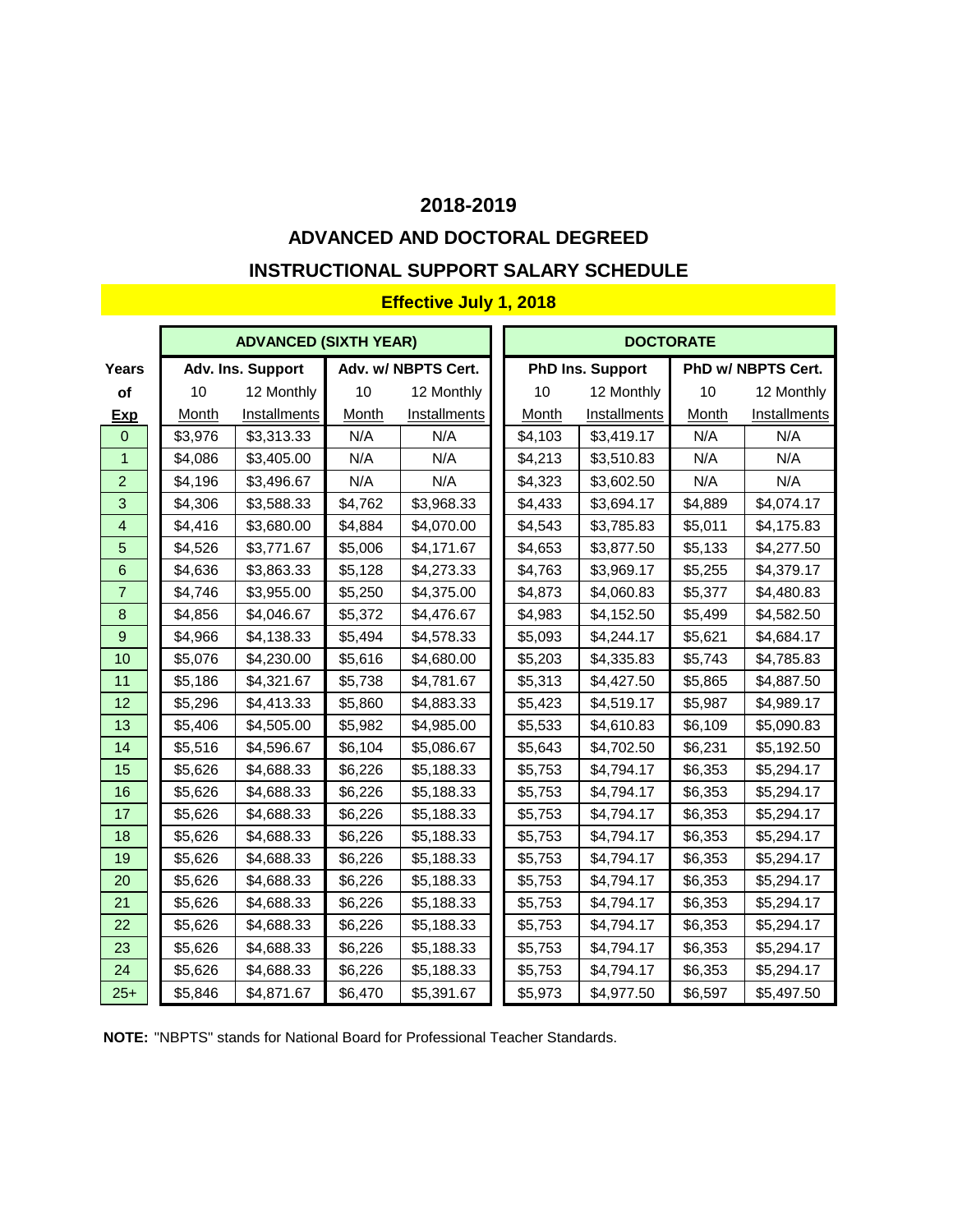## **DAILY RATE SCHEDULES**

#### **DAILY RATES FOR TEACHERS AND SUPPORT SERVICE PERSONNEL**

#### **(Based on 21.5 Days)**

### **Effective July 1, 2018**

| Years          |          | <b>Bachelor's Degree</b>     |          | <b>Master's Degree</b> |          | <b>Advanced Degree</b> |          | <b>Doctorate Degree</b> |
|----------------|----------|------------------------------|----------|------------------------|----------|------------------------|----------|-------------------------|
| of             |          | Bachelor's                   |          | Master's               |          | Advanced               |          | Doctorate               |
| <b>Exp</b>     |          | <b>Bachelor's with NBPTS</b> | Master's | with NBPTS             | Advanced | with NBPTS             |          | Doctorate with NBPTS    |
| $\Omega$       | \$162.79 | N/A                          | \$179.07 | N/A                    | \$184.93 | N/A                    | \$190.84 | N/A                     |
| $\mathbf{1}$   | \$167.44 | N/A                          | \$184.19 | N/A                    | \$190.05 | N/A                    | \$195.95 | N/A                     |
| $\overline{2}$ | \$172.09 | N/A                          | \$189.30 | N/A                    | \$195.16 | N/A                    | \$201.07 | N/A                     |
| 3              | \$176.74 | \$197.95                     | \$194.42 | \$215.63               | \$200.28 | \$221.49               | \$206.19 | \$227.40                |
| $\overline{4}$ | \$181.40 | \$203.16                     | \$199.53 | \$221.30               | \$205.40 | \$227.16               | \$211.30 | \$233.07                |
| 5              | \$186.05 | \$208.37                     | \$204.65 | \$226.98               | \$210.51 | \$232.84               | \$216.42 | \$238.74                |
| 6              | \$190.70 | \$213.58                     | \$209.77 | \$232.65               | \$215.63 | \$238.51               | \$221.53 | \$244.42                |
| $\overline{7}$ | \$195.35 | \$218.79                     | \$214.88 | \$238.33               | \$220.74 | \$244.19               | \$226.65 | \$250.09                |
| 8              | \$200.00 | \$224.00                     | \$220.00 | \$244.00               | \$225.86 | \$249.86               | \$231.77 | \$255.77                |
| $\overline{9}$ | \$204.65 | \$229.21                     | \$225.12 | \$249.67               | \$230.98 | \$255.53               | \$236.88 | \$261.44                |
| 10             | \$209.30 | \$234.42                     | \$230.23 | \$255.35               | \$236.09 | \$261.21               | \$242.00 | \$267.12                |
| 11             | \$213.95 | \$239.63                     | \$235.35 | \$261.02               | \$241.21 | \$266.88               | \$247.12 | \$272.79                |
| 12             | \$218.60 | \$244.84                     | \$240.47 | \$266.70               | \$246.33 | \$272.56               | \$252.23 | \$278.47                |
| 13             | \$223.26 | \$250.05                     | \$245.58 | \$272.37               | \$251.44 | \$278.23               | \$257.35 | \$284.14                |
| 14             | \$227.91 | \$255.26                     | \$250.70 | \$278.05               | \$256.56 | \$283.91               | \$262.47 | \$289.81                |
| 15             | \$232.56 | \$260.47                     | \$255.81 | \$283.72               | \$261.67 | \$289.58               | \$267.58 | \$295.49                |
| 16             | \$232.56 | \$260.47                     | \$255.81 | \$283.72               | \$261.67 | \$289.58               | \$267.58 | \$295.49                |
| 17             | \$232.56 | \$260.47                     | \$255.81 | \$283.72               | \$261.67 | \$289.58               | \$267.58 | \$295.49                |
| 18             | \$232.56 | \$260.47                     | \$255.81 | \$283.72               | \$261.67 | \$289.58               | \$267.58 | \$295.49                |
| 19             | \$232.56 | \$260.47                     | \$255.81 | \$283.72               | \$261.67 | \$289.58               | \$267.58 | \$295.49                |
| 20             | \$232.56 | \$260.47                     | \$255.81 | \$283.72               | \$261.67 | \$289.58               | \$267.58 | \$295.49                |
| 21             | \$232.56 | \$260.47                     | \$255.81 | \$283.72               | \$261.67 | \$289.58               | \$267.58 | \$295.49                |
| 22             | \$232.56 | \$260.47                     | \$255.81 | \$283.72               | \$261.67 | \$289.58               | \$267.58 | \$295.49                |
| 23             | \$232.56 | \$260.47                     | \$255.81 | \$283.72               | \$261.67 | \$289.58               | \$267.58 | \$295.49                |
| 24             | \$232.56 | \$260.47                     | \$255.81 | \$283.72               | \$261.67 | \$289.58               | \$267.58 | \$295.49                |
| $25+$          | \$241.86 | \$270.88                     | \$266.05 | \$295.07               | \$271.91 | \$300.93               | \$277.81 | \$306.84                |

**NOTE:** "NBPTS" stands for National Board for Professional Teacher Standards.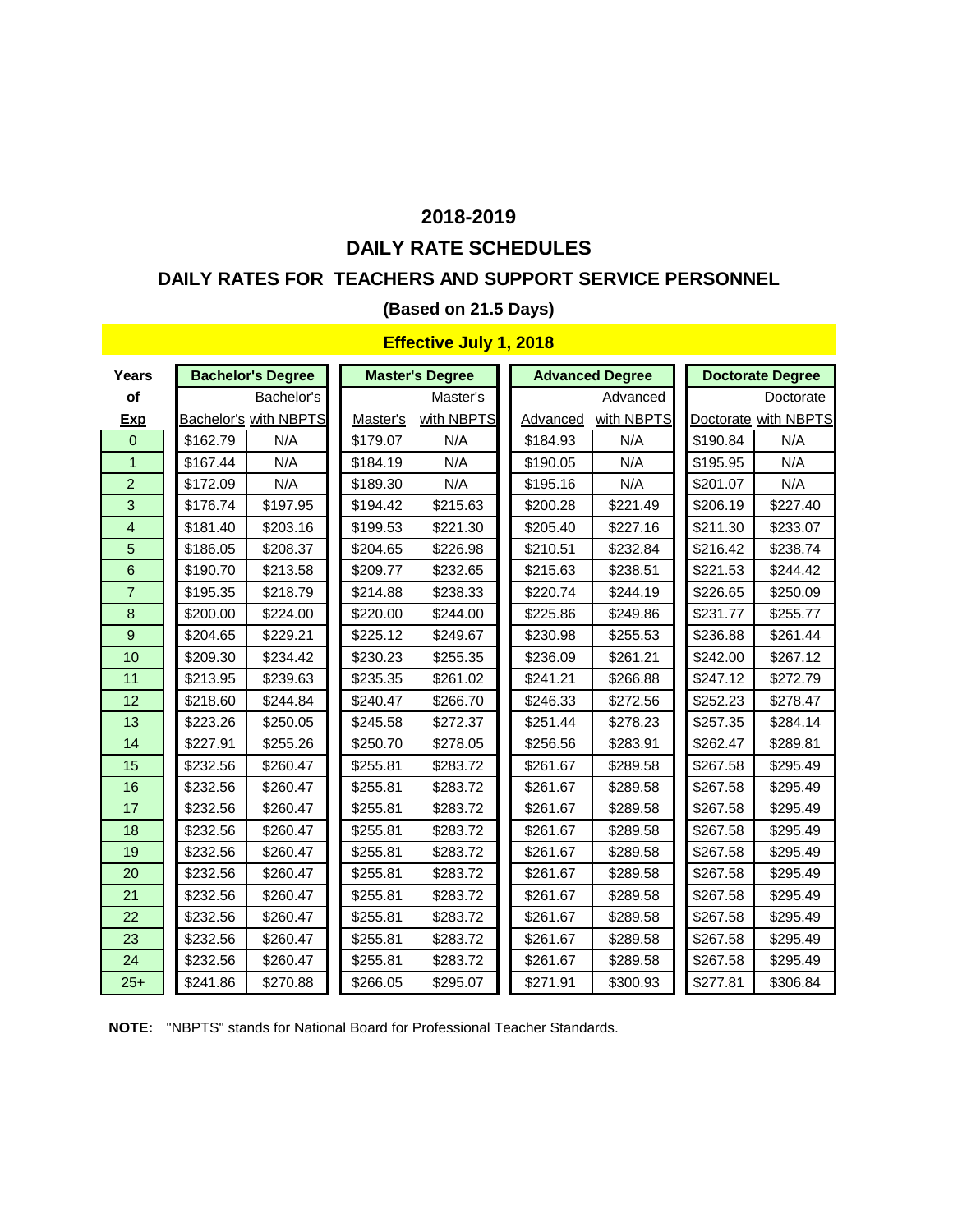## **SCHOOL PSYCHOLOGIST SALARY SCHEDULE**

## (INCLUDING MASTER'S LEVEL SPEECH-LANGUAGE PATHOLOGISTS

#### AND MASTER'S LEVEL AUDIOLOGISTS)

| <b>Years</b>   |         | <b>Master's</b> |         | <b>Advanced</b> |               | <b>Doctorate</b>    |
|----------------|---------|-----------------|---------|-----------------|---------------|---------------------|
| of             | Monthly | 12 Monthly      | Monthly | 12 Monthly      | Monthly       | 12 Monthly          |
| <u>Exp</u>     | Salary  | Installments    | Salary  | Installments    | <b>Salary</b> | <b>Installments</b> |
| $\overline{0}$ | \$4,400 | \$3,666.67      | \$4,526 | \$3,771.67      | \$4,653       | \$3,877.50          |
| 1              | \$4,510 | \$3,758.33      | \$4,636 | \$3,863.33      | \$4,763       | \$3,969.17          |
| $\overline{2}$ | \$4,620 | \$3,850.00      | \$4,746 | \$3,955.00      | \$4,873       | \$4,060.83          |
| 3              | \$4,730 | \$3,941.67      | \$4,856 | \$4,046.67      | \$4,983       | \$4,152.50          |
| 4              | \$4,840 | \$4,033.33      | \$4,966 | \$4,138.33      | \$5,093       | \$4,244.17          |
| 5              | \$4,950 | \$4,125.00      | \$5,076 | \$4,230.00      | \$5,203       | \$4,335.83          |
| 6              | \$5,060 | \$4,216.67      | \$5,186 | \$4,321.67      | \$5,313       | \$4,427.50          |
| $\overline{7}$ | \$5,170 | \$4,308.33      | \$5,296 | \$4,413.33      | \$5,423       | \$4,519.17          |
| 8              | \$5,280 | \$4,400.00      | \$5,406 | \$4,505.00      | \$5,533       | \$4,610.83          |
| 9              | \$5,390 | \$4,491.67      | \$5,516 | \$4,596.67      | \$5,643       | \$4,702.50          |
| 10             | \$5,500 | \$4,583.33      | \$5,626 | \$4,688.33      | \$5,753       | \$4,794.17          |
| 11             | \$5,500 | \$4,583.33      | \$5,626 | \$4,688.33      | \$5,753       | \$4,794.17          |
| 12             | \$5,500 | \$4,583.33      | \$5,626 | \$4,688.33      | \$5,753       | \$4,794.17          |
| 13             | \$5,500 | \$4,583.33      | \$5,626 | \$4,688.33      | \$5,753       | \$4,794.17          |
| 14             | \$5,500 | \$4,583.33      | \$5,626 | \$4,688.33      | \$5,753       | \$4,794.17          |
| 15             | \$5,500 | \$4,583.33      | \$5,626 | \$4,688.33      | \$5,753       | \$4,794.17          |
| 16             | \$5,500 | \$4,583.33      | \$5,626 | \$4,688.33      | \$5,753       | \$4,794.17          |
| 17             | \$5,500 | \$4,583.33      | \$5,626 | \$4,688.33      | \$5,753       | \$4,794.17          |
| 18             | \$5,500 | \$4,583.33      | \$5,626 | \$4,688.33      | \$5,753       | \$4,794.17          |
| 19             | \$5,500 | \$4,583.33      | \$5,626 | \$4,688.33      | \$5,753       | \$4,794.17          |
| 20             | \$5,720 | \$4,766.67      | \$5,846 | \$4,871.67      | \$5,973       | \$4,977.50          |
| 21             | \$5,720 | \$4,766.67      | \$5,846 | \$4,871.67      | \$5,973       | \$4,977.50          |
| 22             | \$5,720 | \$4,766.67      | \$5,846 | \$4,871.67      | \$5,973       | \$4,977.50          |
| 23             | \$5,720 | \$4,766.67      | \$5,846 | \$4,871.67      | \$5,973       | \$4,977.50          |
| 24             | \$5,720 | \$4,766.67      | \$5,846 | \$4,871.67      | \$5,973       | \$4,977.50          |
| $25+$          | \$6,149 | \$5,124.17      | \$6,275 | \$5,229.17      | \$6,402       | \$5,335.00          |

**NOTE:** Speech-language pathologists and audiologists who are not certified at the master's let their field are to be paid on the teacher salary schedule according to their highest level of certification.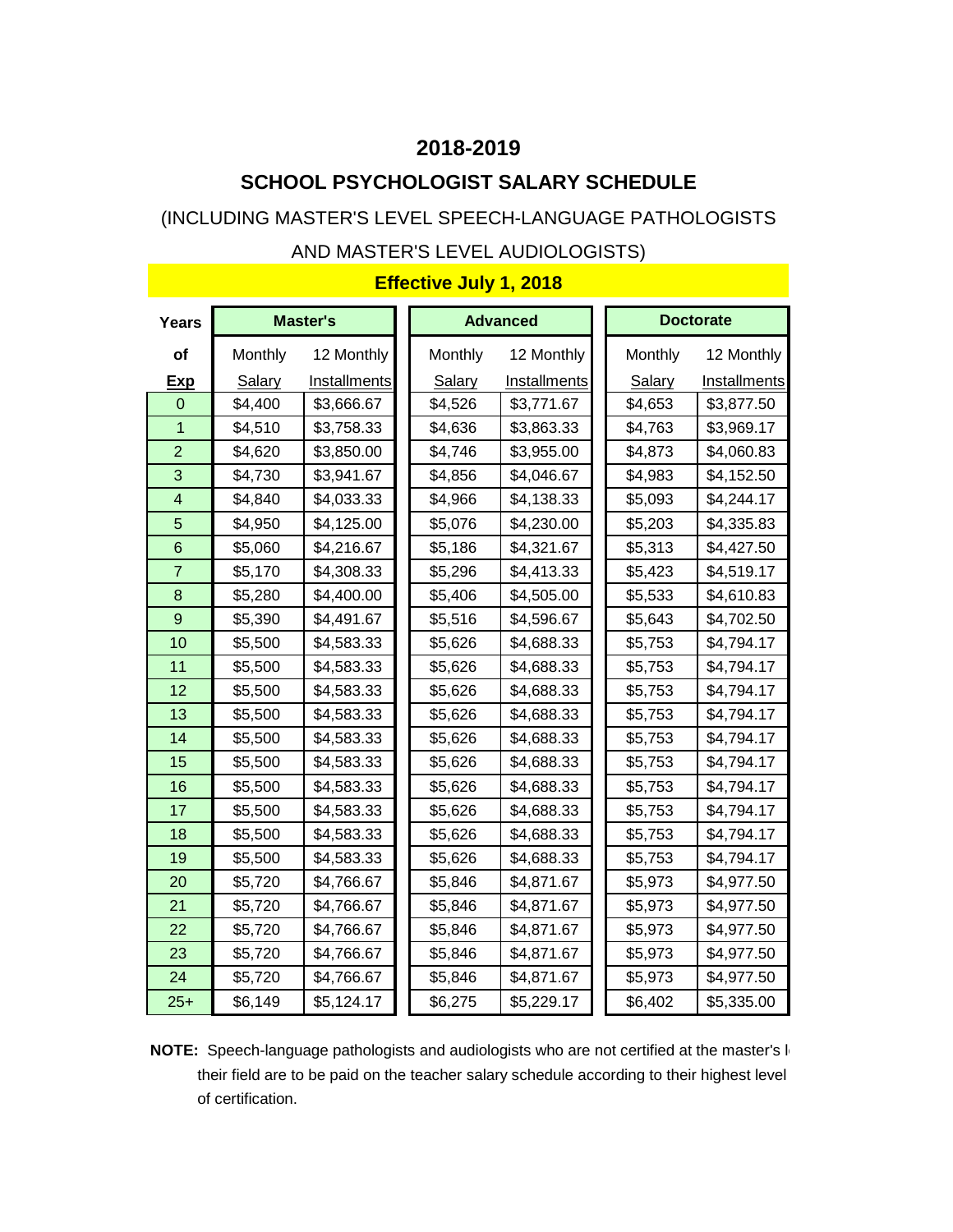# **DAILY RATES FOR SCHOOL PSYCHOLOGISTS**

Including Masters Level Speech-Language Pathologists

and Masters Level Audiologists

## **(Based on 21.5 Days)**

| <b>YEARS OF</b> | <b>BASE</b>   |                | <b>Psychologists</b> |                  |
|-----------------|---------------|----------------|----------------------|------------------|
| <b>EXP</b>      | <b>SALARY</b> | <b>Masters</b> | <b>Advanced</b>      | <b>Doctorate</b> |
| $\overline{0}$  | \$4,400       | \$204.65       | \$210.51             | \$216.42         |
| $\overline{1}$  | \$4,510       | \$209.77       | \$215.63             | \$221.53         |
| $\overline{2}$  | \$4,620       | \$214.88       | \$220.74             | \$226.65         |
| 3               | \$4,730       | \$220.00       | \$225.86             | \$231.77         |
| $\overline{4}$  | \$4,840       | \$225.12       | \$230.98             | \$236.88         |
| 5               | \$4,950       | \$230.23       | \$236.09             | \$242.00         |
| $6\phantom{1}$  | \$5,060       | \$235.35       | \$241.21             | \$247.12         |
| $\overline{7}$  | \$5,170       | \$240.47       | \$246.33             | \$252.23         |
| 8               | \$5,280       | \$245.58       | \$251.44             | \$257.35         |
| 9               | \$5,390       | \$250.70       | \$256.56             | \$262.47         |
| 10              | \$5,500       | \$255.81       | \$261.67             | \$267.58         |
| 11              | \$5,500       | \$255.81       | \$261.67             | \$267.58         |
| 12              | \$5,500       | \$255.81       | \$261.67             | \$267.58         |
| 13              | \$5,500       | \$255.81       | \$261.67             | \$267.58         |
| 14              | \$5,500       | \$255.81       | \$261.67             | \$267.58         |
| 15              | \$5,500       | \$255.81       | \$261.67             | \$267.58         |
| 16              | \$5,500       | \$255.81       | \$261.67             | \$267.58         |
| 17              | \$5,500       | \$255.81       | \$261.67             | \$267.58         |
| 18              | \$5,500       | \$255.81       | \$261.67             | \$267.58         |
| 19              | \$5,500       | \$255.81       | \$261.67             | \$267.58         |
| 20              | \$5,720       | \$266.05       | \$271.91             | \$277.81         |
| 21              | \$5,720       | \$266.05       | \$271.91             | \$277.81         |
| 22              | \$5,720       | \$266.05       | \$271.91             | \$277.81         |
| 23              | \$5,720       | \$266.05       | \$271.91             | \$277.81         |
| 24              | \$5,720       | \$266.05       | \$271.91             | \$277.81         |
| $25+$           | \$6,149       | \$286.00       | \$291.86             | \$297.77         |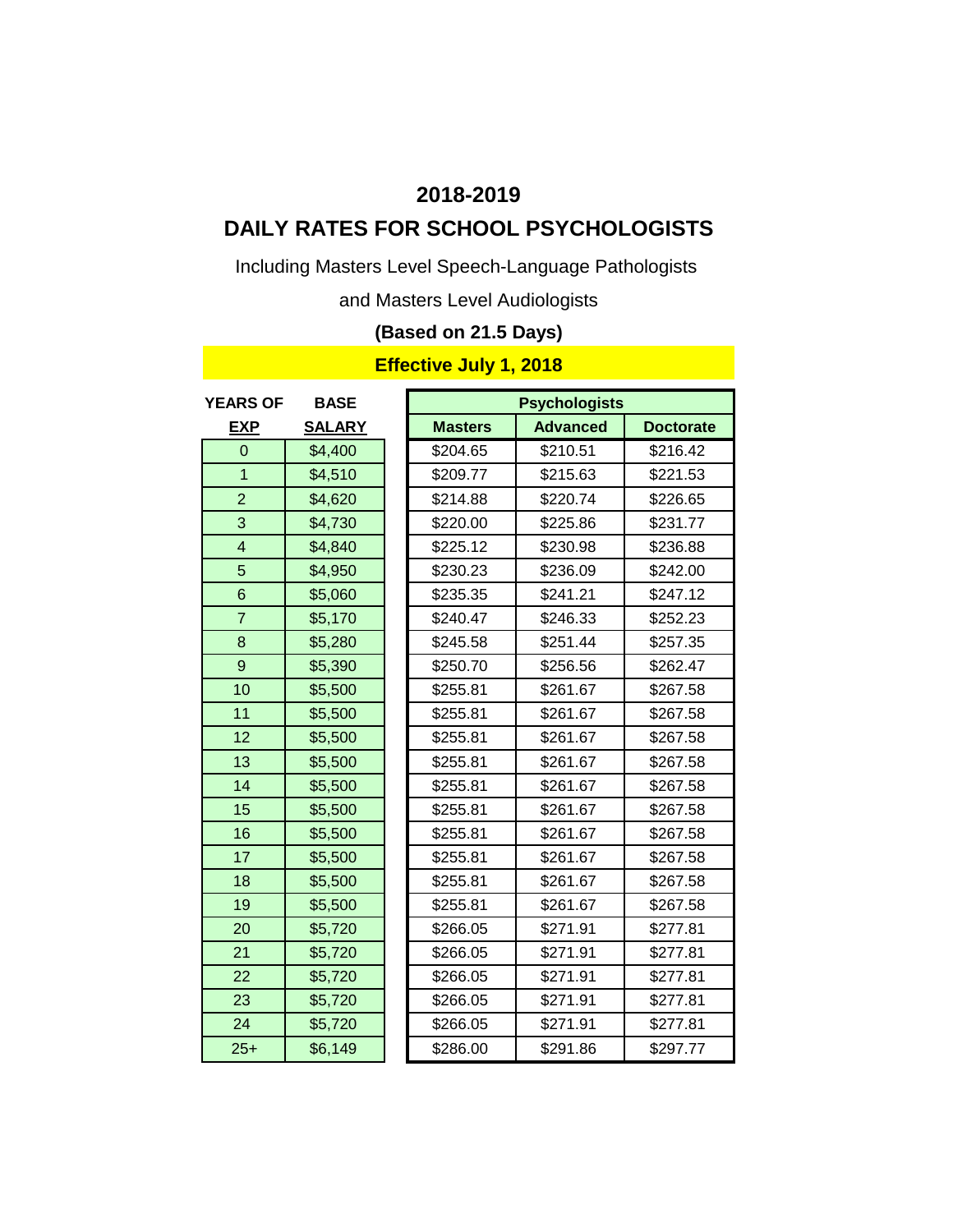# **ASSISTANT PRINCIPALS**

## **SALARY SCHEDULE**

## **Effective July 1, 2018**

| <b>Years</b>            |              |                      |              |                      |              | Assist. Principals (MASTER) Assist. Principals (ADVANCED)Assist. Principals (DOCTORATE) |
|-------------------------|--------------|----------------------|--------------|----------------------|--------------|-----------------------------------------------------------------------------------------|
| of                      | 10           | <b>Annual Salary</b> | 10           | <b>Annual Salary</b> | 10           | <b>Annual Salary</b>                                                                    |
| <b>Exp</b>              | <b>Month</b> | $(10$ months)        | <b>Month</b> | $(10$ months)        | <b>Month</b> | $(10$ months)                                                                           |
| $\overline{0}$          | \$4,165      | \$41,650             | \$4,291      | \$42,910             | \$4,418      | \$44,180                                                                                |
| $\mathbf{1}$            | \$4,284      | \$42,840             | \$4,410      | \$44,100             | \$4,537      | \$45,370                                                                                |
| $\overline{2}$          | \$4,403      | \$44,030             | \$4,529      | \$45,290             | \$4,656      | \$46,560                                                                                |
| 3                       | \$4,522      | \$45,220             | \$4,648      | \$46,480             | \$4,775      | \$47,750                                                                                |
| $\overline{\mathbf{4}}$ | \$4,641      | \$46,410             | \$4,767      | \$47,670             | \$4,894      | \$48,940                                                                                |
| 5                       | \$4,760      | \$47,600             | \$4,886      | \$48,860             | \$5,013      | \$50,130                                                                                |
| $6\phantom{a}$          | \$4,879      | \$48,790             | \$5,005      | \$50,050             | \$5,132      | \$51,320                                                                                |
| $\overline{7}$          | \$4,998      | \$49,980             | \$5,124      | \$51,240             | \$5,251      | \$52,510                                                                                |
| 8                       | \$5,117      | \$51,170             | \$5,243      | \$52,430             | \$5,370      | \$53,700                                                                                |
| $\overline{9}$          | \$5,236      | \$52,360             | \$5,362      | \$53,620             | \$5,489      | \$54,890                                                                                |
| 10                      | \$5,355      | \$53,550             | \$5,481      | \$54,810             | \$5,608      | \$56,080                                                                                |
| 11                      | \$5,474      | \$54,740             | \$5,600      | \$56,000             | \$5,727      | \$57,270                                                                                |
| 12                      | \$5,593      | \$55,930             | \$5,719      | \$57,190             | \$5,846      | \$58,460                                                                                |
| 13                      | \$5,712      | \$57,120             | \$5,838      | \$58,380             | \$5,965      | \$59,650                                                                                |
| 14                      | \$5,831      | \$58,310             | \$5,957      | \$59,570             | \$6,084      | \$60,840                                                                                |
| 15                      | \$5,950      | \$59,500             | \$6,076      | \$60,760             | \$6,203      | \$62,030                                                                                |
| 16                      | \$5,950      | \$59,500             | \$6,076      | \$60,760             | \$6,203      | \$62,030                                                                                |
| 17                      | \$5,950      | \$59,500             | \$6,076      | \$60,760             | \$6,203      | \$62,030                                                                                |
| 18                      | \$5,950      | \$59,500             | \$6,076      | \$60,760             | \$6,203      | \$62,030                                                                                |
| 19                      | \$5,950      | \$59,500             | \$6,076      | \$60,760             | \$6,203      | \$62,030                                                                                |
| 20                      | \$5,950      | \$59,500             | \$6,076      | \$60,760             | \$6,203      | \$62,030                                                                                |
| 21                      | \$5,950      | \$59,500             | \$6,076      | \$60,760             | \$6,203      | \$62,030                                                                                |
| 22                      | \$5,950      | \$59,500             | \$6,076      | \$60,760             | \$6,203      | \$62,030                                                                                |
| 23                      | \$5,950      | \$59,500             | \$6,076      | \$60,760             | \$6,203      | \$62,030                                                                                |
| 24                      | \$5,950      | \$59,500             | \$6,076      | \$60,760             | \$6,203      | \$62,030                                                                                |
| $25+$                   | \$6,188      | \$61,880             | \$6,314      | \$63,140             | \$6,441      | \$64,410                                                                                |

**NOTE:** Assistant Principals no longer qualifies for Longevity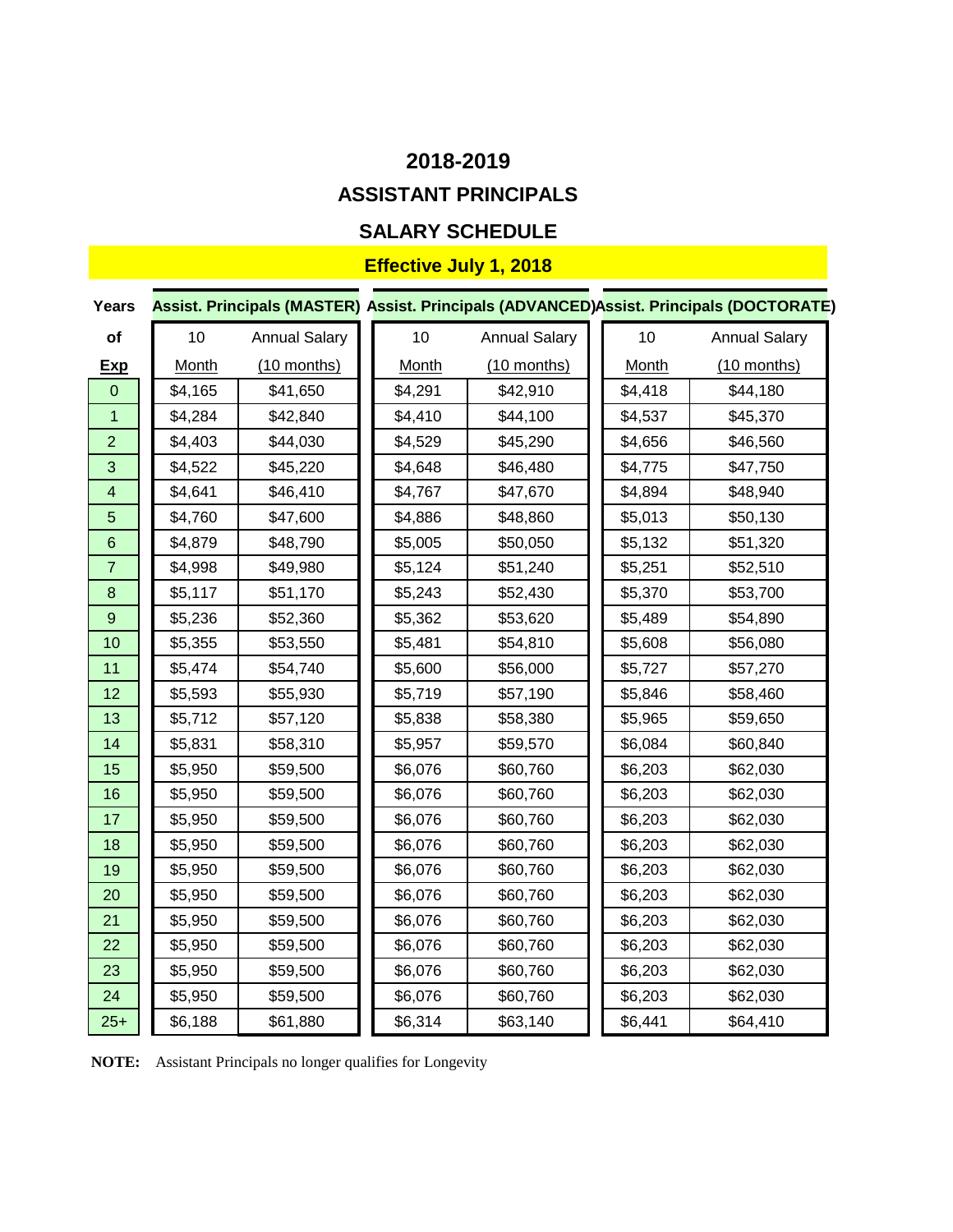## **PRINCIPAL SALARY (Monthly Schedules) FY 2018-19 Effective July 1, 2018**

|                   |                | <b>Base</b>    |                  | <b>Growth Met</b> |                  | <b>Growth Exceeded</b> |
|-------------------|----------------|----------------|------------------|-------------------|------------------|------------------------|
| <b>ADM</b>        | Schedule/      | <b>Monthly</b> | Schedule/        | <b>Monthly</b>    | Schedule/        | <b>Monthly</b>         |
| Range             | Pay Level      | <b>Salary</b>  | <b>Pay Level</b> | <b>Salary</b>     | <b>Pay Level</b> | <b>Salary</b>          |
| 400<br>up to      | B <sub>1</sub> | \$5,500.83     | G <sub>1</sub>   | \$6,050.92        | E <sub>1</sub>   | \$6,601.00             |
| 700<br>401<br>to  | <b>B2</b>      | \$5,775.92     | G <sub>2</sub>   | \$6,353.50        | E <sub>2</sub>   | \$6,931.08             |
| to 1,000<br>701   | B <sub>3</sub> | \$6,050.92     | G <sub>3</sub>   | \$6,656.00        | E <sub>3</sub>   | \$7,261.08             |
| to 1,300<br>1,001 | B <sub>4</sub> | \$6,326.00     | G4               | \$6,958.58        | E <sub>4</sub>   | \$7,591.17             |
| over 1,300        | B <sub>5</sub> | \$6,601.00     | G <sub>5</sub>   | \$7,261.08        | E <sub>5</sub>   | \$7,921.17             |

**PRINCIPAL SALARY (Annual Schedules) FY 2018-19 Effective July 1, 2018**

|                   |                | <b>Base</b>   |                  | <b>Growth Met</b> |                | <b>Growth Exceeded</b> |
|-------------------|----------------|---------------|------------------|-------------------|----------------|------------------------|
| <b>ADM</b>        | Schedule/      | <b>Annual</b> | Schedule/        | <b>Annual</b>     | Schedule/      | <b>Annual</b>          |
| Range             | Pay Level      | <b>Salary</b> | <b>Pay Level</b> | <b>Salary</b>     | Pay Level      | <b>Salary</b>          |
| 400<br>up to      | B <sub>1</sub> | \$66,010      | G1               | \$72,611          | Ε1             | \$79,212               |
| 401<br>700<br>to  | <b>B2</b>      | \$69,311      | G <sub>2</sub>   | \$76,242          | E <sub>2</sub> | \$83,173               |
| to 1,000<br>701   | B <sub>3</sub> | \$72,611      | G <sub>3</sub>   | \$79,872          | E <sub>3</sub> | \$87,133               |
| 1,001<br>to 1,300 | <b>B4</b>      | \$75,912      | G4               | \$83,503          | E4             | \$91,094               |
| over 1,300        | B <sub>5</sub> | \$79,212      | G <sub>5</sub>   | \$87,133          | E <sub>5</sub> | \$95,054               |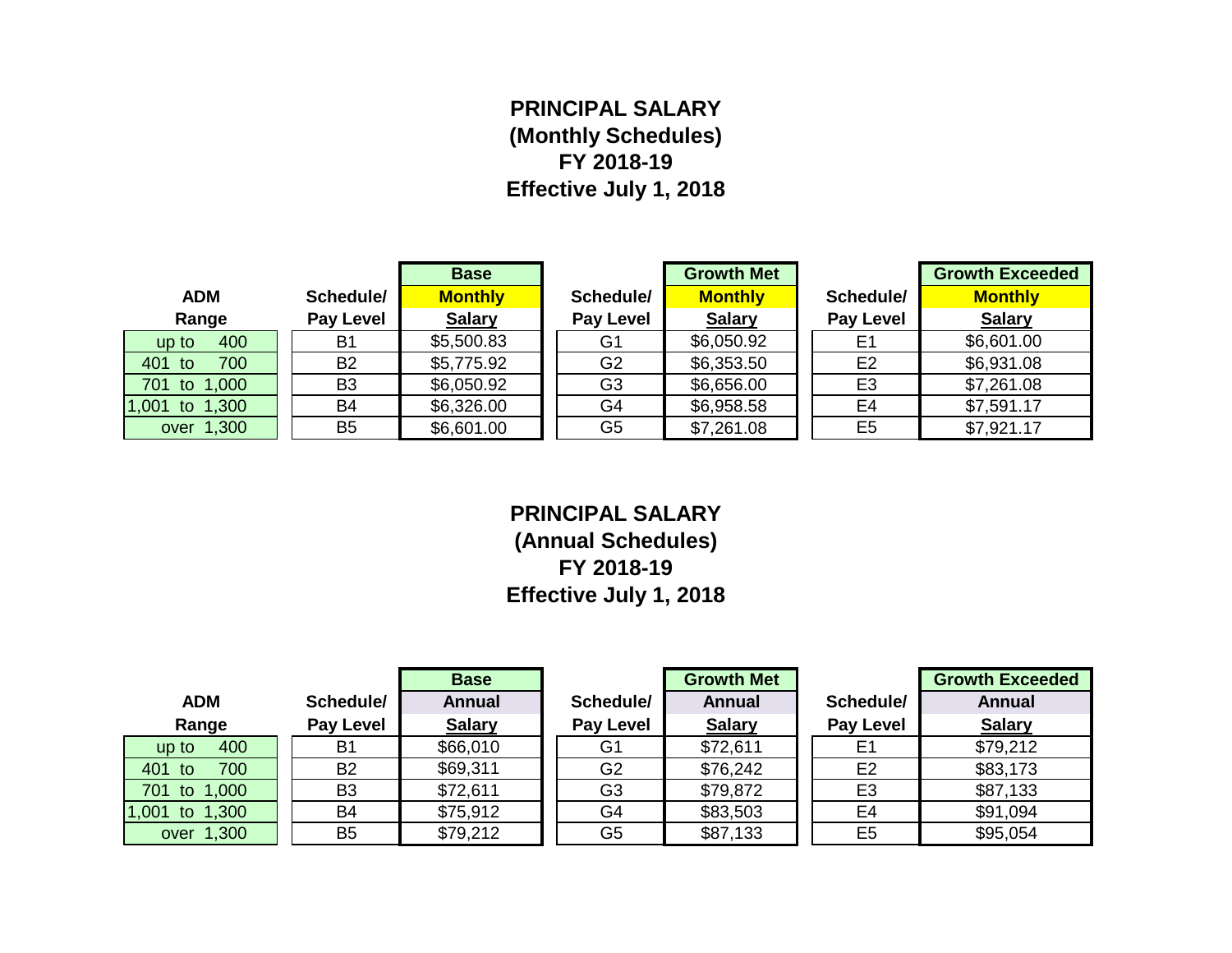## **PRINCIPAL DAILY RATES FY 2018-19 Effective July 1, 2018**

|                  |                |                    |            | <b>Base - Daily Rate</b> |          |
|------------------|----------------|--------------------|------------|--------------------------|----------|
| <b>SCHEDULE/</b> | <b>BASE</b>    | Days in Pay Period |            |                          |          |
| <b>PAY LEVEL</b> | monthly SALARY | 20                 | <u> 21</u> | <u>22</u>                | 23       |
| <b>B1</b>        | \$5,500.83     | \$275.04           | \$261.94   | \$250.04                 | \$239.17 |
| <b>B2</b>        | \$5,775.92     | \$288.80           | \$275.04   | \$262.54                 | \$251.13 |
| <b>B3</b>        | \$6,050.92     | \$302.55           | \$288.14   | \$275.04                 | \$263.08 |
| <b>B4</b>        | \$6,326.00     | \$316.30           | \$301.24   | \$287.55                 | \$275.04 |
| <b>B5</b>        | \$6,601.00     | \$330.05           | \$314.33   | \$300.05                 | \$287.00 |

|                  |                   | <b>Met Growth - daily rate</b> |          |          |          |
|------------------|-------------------|--------------------------------|----------|----------|----------|
| <b>SCHEDULE/</b> | <b>MET GROWTH</b> | Days in Pay Period             |          |          |          |
| <b>PAY LEVEL</b> | monthly SALARY    | 20                             | 21       | 22       | 23       |
| G <sub>1</sub>   | \$6,050.92        | \$302.55                       | \$288.14 | \$275.04 | \$263.08 |
| G <sub>2</sub>   | \$6,353.50        | \$317.68                       | \$302.55 | \$288.80 | \$276.24 |
| G <sub>3</sub>   | \$6,656.00        | \$332.80                       | \$316.95 | \$302.55 | \$289.39 |
| G <sub>4</sub>   | \$6,958.58        | \$347.93                       | \$331.36 | \$316.30 | \$302.55 |
| G <sub>5</sub>   | \$7,261.08        | \$363.05                       | \$345.77 | \$330.05 | \$315.70 |

|                  |                        | <b>Exceeded Growth - Daily Rates</b> |                    |           |           |
|------------------|------------------------|--------------------------------------|--------------------|-----------|-----------|
| <b>SCHEDULE/</b> | <b>EXCEEDED GROWTH</b> |                                      | Days in Pay Period |           |           |
| <b>PAY LEVEL</b> | monthly SALARY         | <u>20</u>                            |                    | <u>22</u> | <u>23</u> |
| E <sub>1</sub>   | \$6,601.00             | \$330.05                             | \$314.33           | \$300.05  | \$287.00  |
| E <sub>2</sub>   | \$6,931.08             | \$346.55                             | \$330.05           | \$315.05  | \$301.35  |
| E <sub>3</sub>   | \$7,261.08             | \$363.05                             | \$345.77           | \$330.05  | \$315.70  |
| E4               | \$7,591.17             | \$379.56                             | \$361.48           | \$345.05  | \$330.05  |
| E <sub>5</sub>   | \$7,921.17             | \$396.06                             | \$377.20           | \$360.05  | \$344.40  |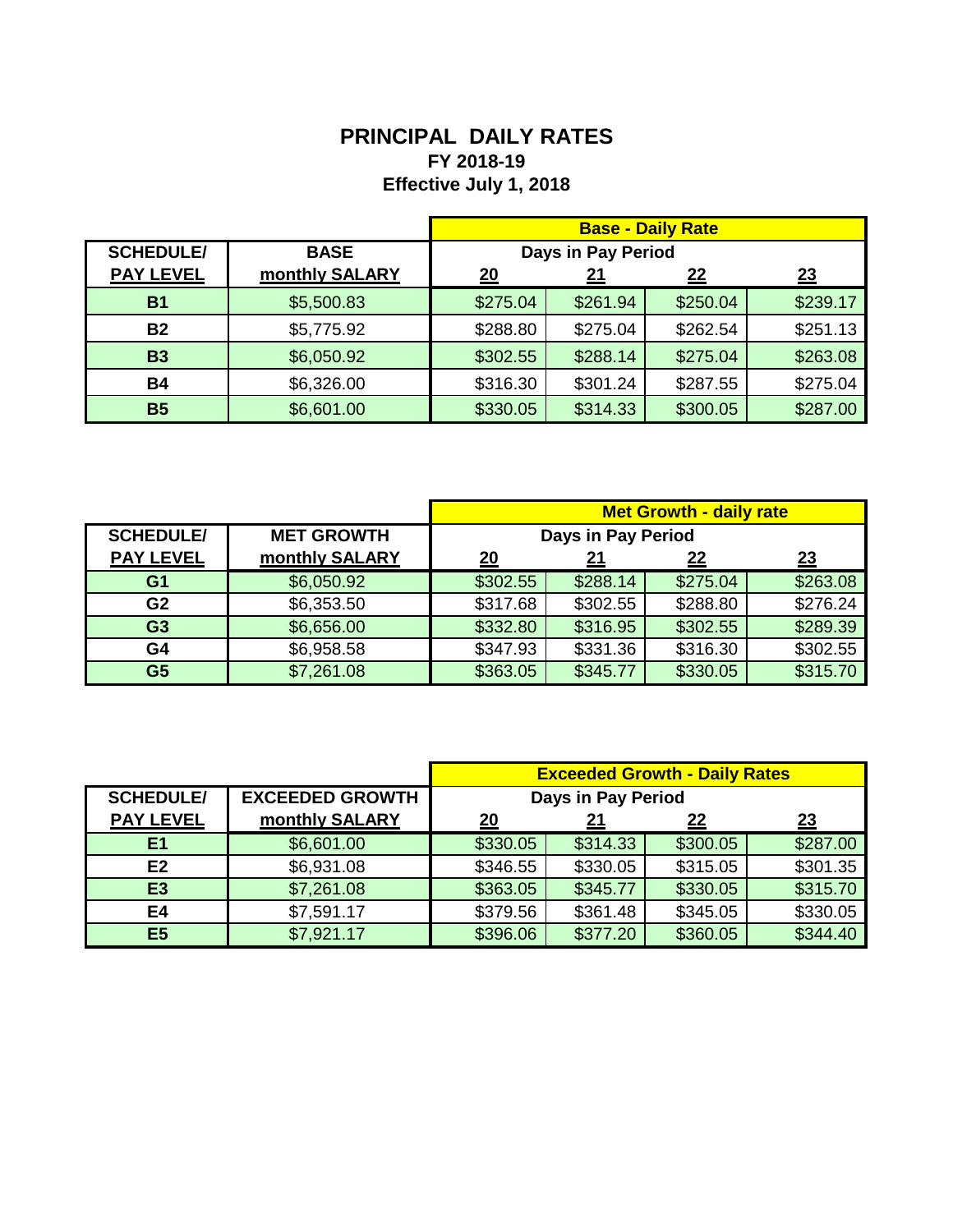## **CENTRAL OFFICE ADMINISTRATOR SALARY RANGES ASSOCIATE SUPERINTENDENTS, ASSISTANT SUPERINTENDENTS, DIRECTORS, SUPERVISORS, COORDINATORS, AND FINANCE OFFICERS**

| <b>Classification</b>           | <b>Minimum</b> | <b>Maximum</b><br><b>Monthly Salary Monthly Salary</b> |
|---------------------------------|----------------|--------------------------------------------------------|
| School Administrator I          | \$3,596        | \$6,631                                                |
| <b>School Administrator II</b>  | \$3,804        | \$7,026                                                |
| <b>School Administrator III</b> | \$4,030        | \$7,446                                                |
| <b>School Administrator IV</b>  | \$4,186        | \$7,737                                                |
| School Administrator V          | \$4,351        | \$8,045                                                |
| <b>School Administrator VI</b>  | \$4,608        | \$8,523                                                |
| <b>School Administrator VII</b> | \$4,787        | \$8,862                                                |

## **Effective July 1, 2018**

#### **NOTES:**

- 1. Salary determinations shall be made by the local board of education within the salary range which corresponds to the School Administrator assignment.
- 2. ADD \$126 per month for an appropriate advanced license.
- 3. ADD \$253 per month for an appropriate advanced license and an earned doctorate.
- 4. The range maximums do not include advanced (\$126) or doctoral (\$253) monthly supplements.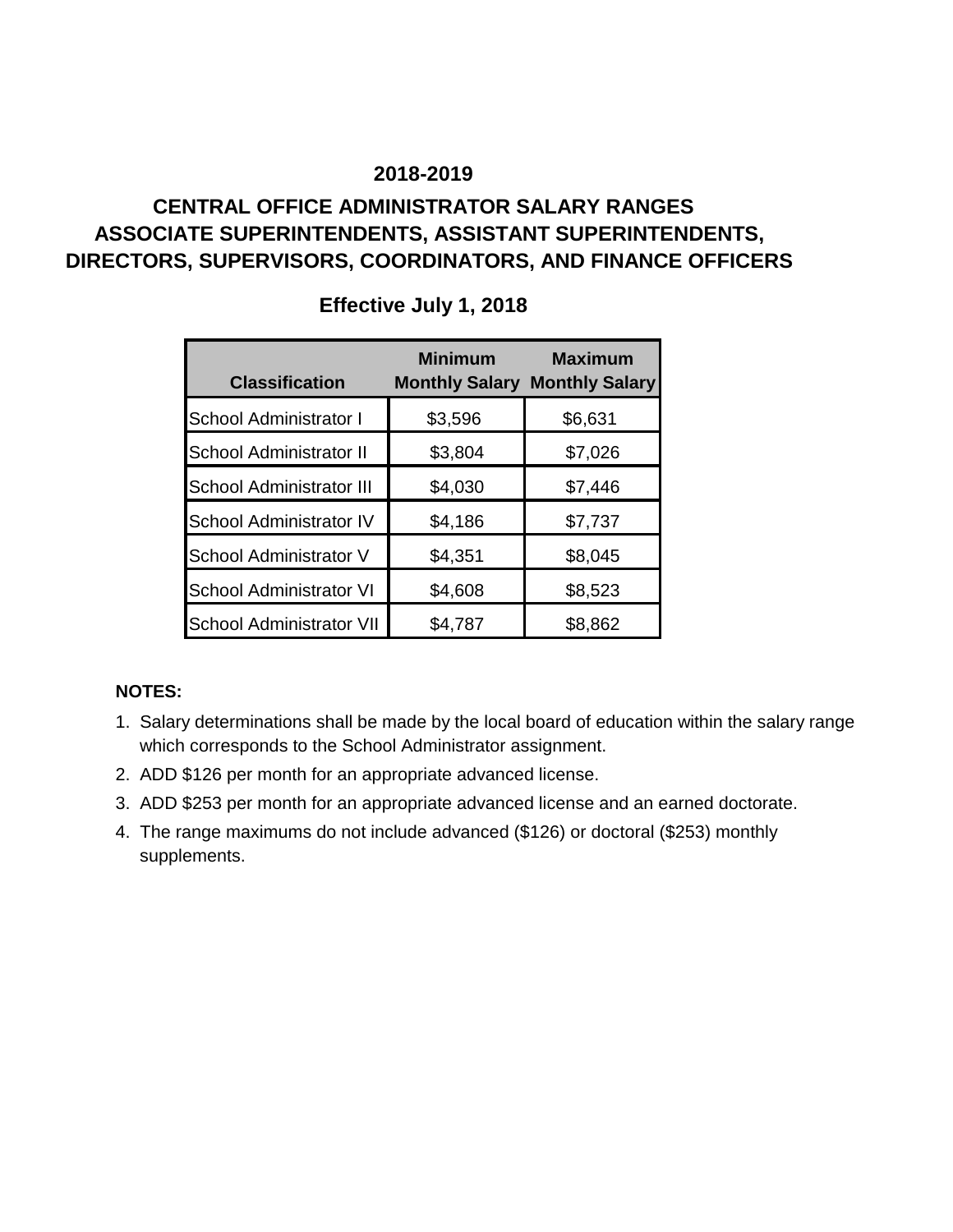## **SUPERINTENDENT SALARY RANGES 2018-2019**

## **Effective July 1, 2018**

| <b>Classification</b>                      | <b>Minimum</b> | <b>Maximum</b><br><b>Monthly Salary Monthly Salary</b> |
|--------------------------------------------|----------------|--------------------------------------------------------|
| Superintendent I<br>(Up to 2,500 ADM)      | \$5,074        | \$9,394                                                |
| Superintendent II<br>$(2,501 - 5,000$ ADM) | \$5,379        | \$9,954                                                |
| Superintendent III<br>(5,001 - 10,000 ADM) | \$5,698        | \$10,551                                               |
| Superintendent IV<br>(10,001 - 25,000 ADM) | \$6,040        | \$11,185                                               |
| Superintendent V<br>(Over 25,000 ADM)      | \$6,403        | \$11,859                                               |

#### **NOTES:**

- 1. Salary Assignment: Superintendents are paid within salary ranges determined by the ADM of the local education agency (LEA) to which they are assigned. ADM is based on the higher of the best one of the first two months projected ADM, or the best one of the first two months prior year actual ADM. Placement within the ADM salary ranges is determined by the local board of education.
- 2. ADD \$126 per month for an advanced superintendent's certificate (AS).
- 3. ADD \$253 per month for an advanced superintendent's certificate based on an earned doctorate degree (DAS).
- 4. The range maximums do not include advanced (\$126) or doctoral (\$253) monthly supplements.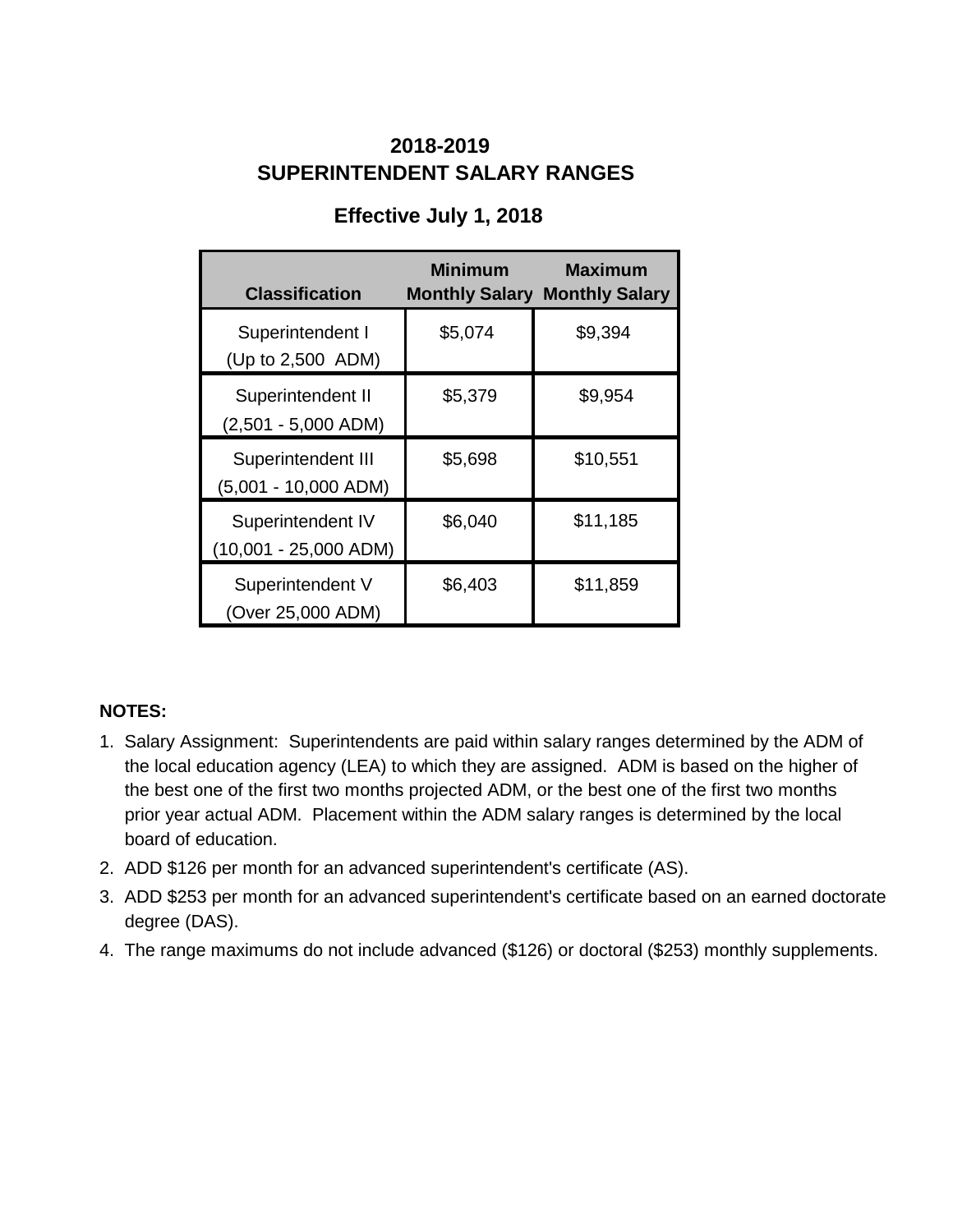## **Public School Employees**

|              | <b>Monthly Amounts</b> |                |
|--------------|------------------------|----------------|
| <u>Grade</u> | <u>Minimum</u>         | <u>Maximum</u> |
| 50           | 2,021.36               | 2,752.26       |
| 51           | 2,021.36               | 2,884.69       |
| 51B          | 2,092.05               | 3,024.79       |
| 52           | 2,021.36               | 2,933.74       |
| 53           | 2,021.36               | 3,026.71       |
| 54           | 2,021.36               | 3,127.16       |
| 55           | 2,040.09               | 3,226.38       |
| 56           | 2,101.72               | 3,339.15       |
| 57           | 2,140.80               | 3,458.11       |
| 58           | 2,179.87               | 3,579.93       |
| 59           | 2,249.05               | 3,708.01       |
| 60           | 2,321.07               | 3,846.89       |
| 61           | 2,399.40               | 3,990.08       |
| 62           | 2,476.60               | 4,135.00       |
| 63           | 2,560.04               | 4,288.75       |
| 64           | 2,644.79               | 4,454.94       |
| 65           | 2,733.70               | 4,634.90       |
| 66           | 2,829.97               | 4,819.26       |
| 67           | 2,933.88               | 5,004.75       |
| 68           | 3,038.17               | 5,226.29       |
| 69           | 3,148.51               | 5,452.60       |
| 70           | 3,270.73               | 5,693.51       |
| 71           | 3,391.35               | 5,942.64       |
| 72           | 3,516.02               | 6,206.59       |
| 73           | 3,648.35               | 6,488.07       |
| 74           | 3,798.35               | 6,787.74       |
| 75           | 3,959.53               | 7,097.24       |
| 76           | 4,121.77               | 7,423.20       |
| 77           | 4,304.28               | 7,763.84       |
| 78           | 4,492.76               | 8,125.63       |
| 79           | 4,695.74               | 8,503.98       |
| 80           | 4,904.06               | 8,895.50       |
| 81           | 5,124.84               | 9,308.05       |
| 82           | 5,348.69               | 9,750.17       |
| 83           | 5,597.17               | 10,218.59      |
| 84           | 5,853.65               | 10,704.86      |
| 85           | 6,121.43               | 11,212.53      |
| 86           | 6,400.27               | 11,748.15      |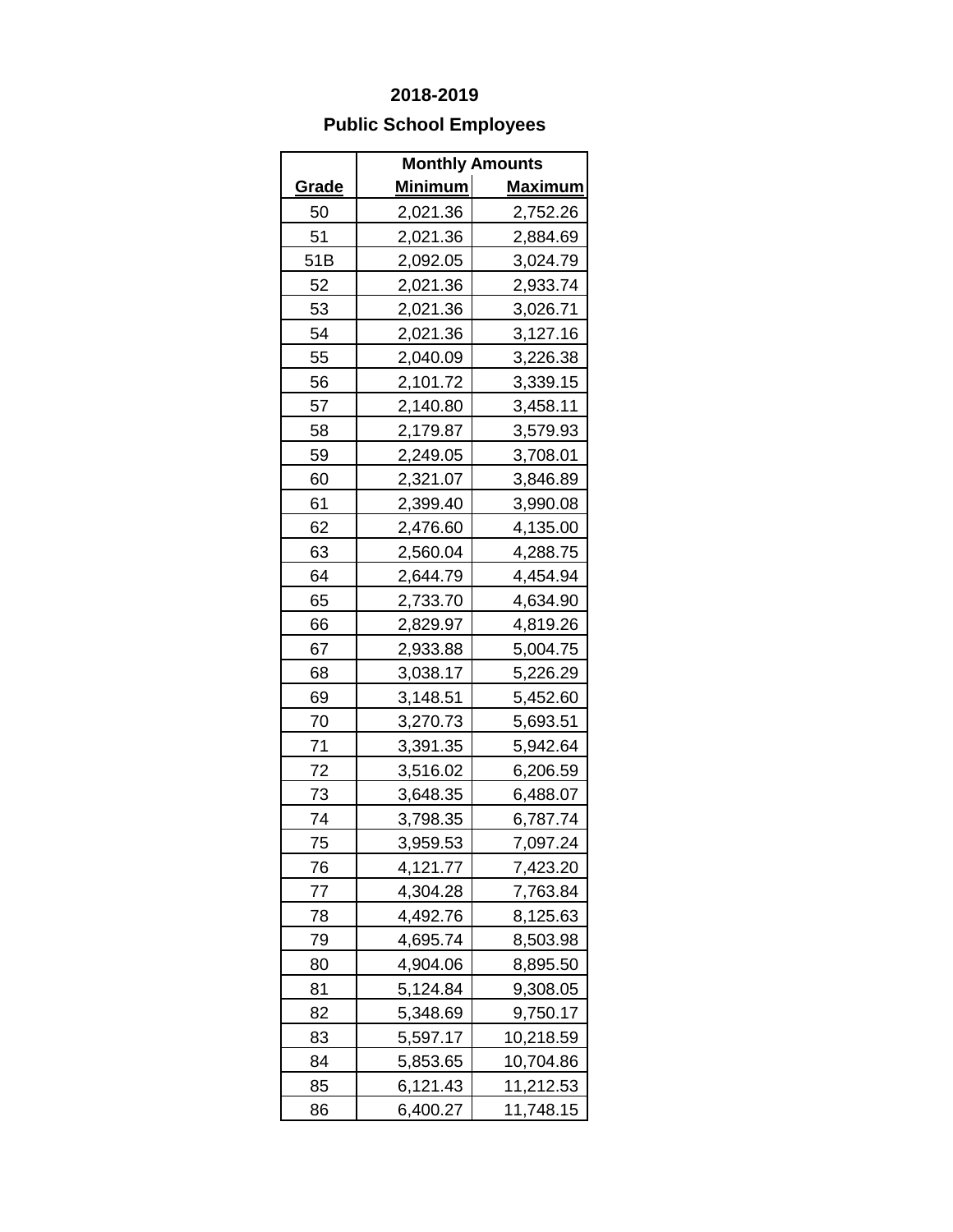## **Child Nutrition Personnel**

### **Salary Ranges**

|                                                                              | Salary |
|------------------------------------------------------------------------------|--------|
| <u>Classification</u>                                                        | Grade  |
| <b>Child Nutrition Assistant</b>                                             |        |
| I                                                                            | 50     |
| Н                                                                            | 52     |
| Ш                                                                            | 54     |
| IV                                                                           | 55     |
| <b>Child Nutrition Manager</b>                                               |        |
| ı                                                                            | 55     |
| Ш                                                                            | 56     |
| Ш                                                                            | 57     |
| IV                                                                           | 58     |
| <b>Child Nutrition Supervisor &amp;</b><br><b>Child Nutrition Director I</b> |        |
| ı                                                                            | 61     |
| Ш                                                                            | 64     |
| Ш                                                                            | 68     |
| IV                                                                           | 72     |
| <b>Child Nutrition Director II</b><br>(Bachelor's Degree)                    |        |
| Ш                                                                            | N/A    |
| IV                                                                           | N/A    |
| <b>Child Nutrition Director II</b>                                           |        |
| (Advanced Degree)                                                            | N/A    |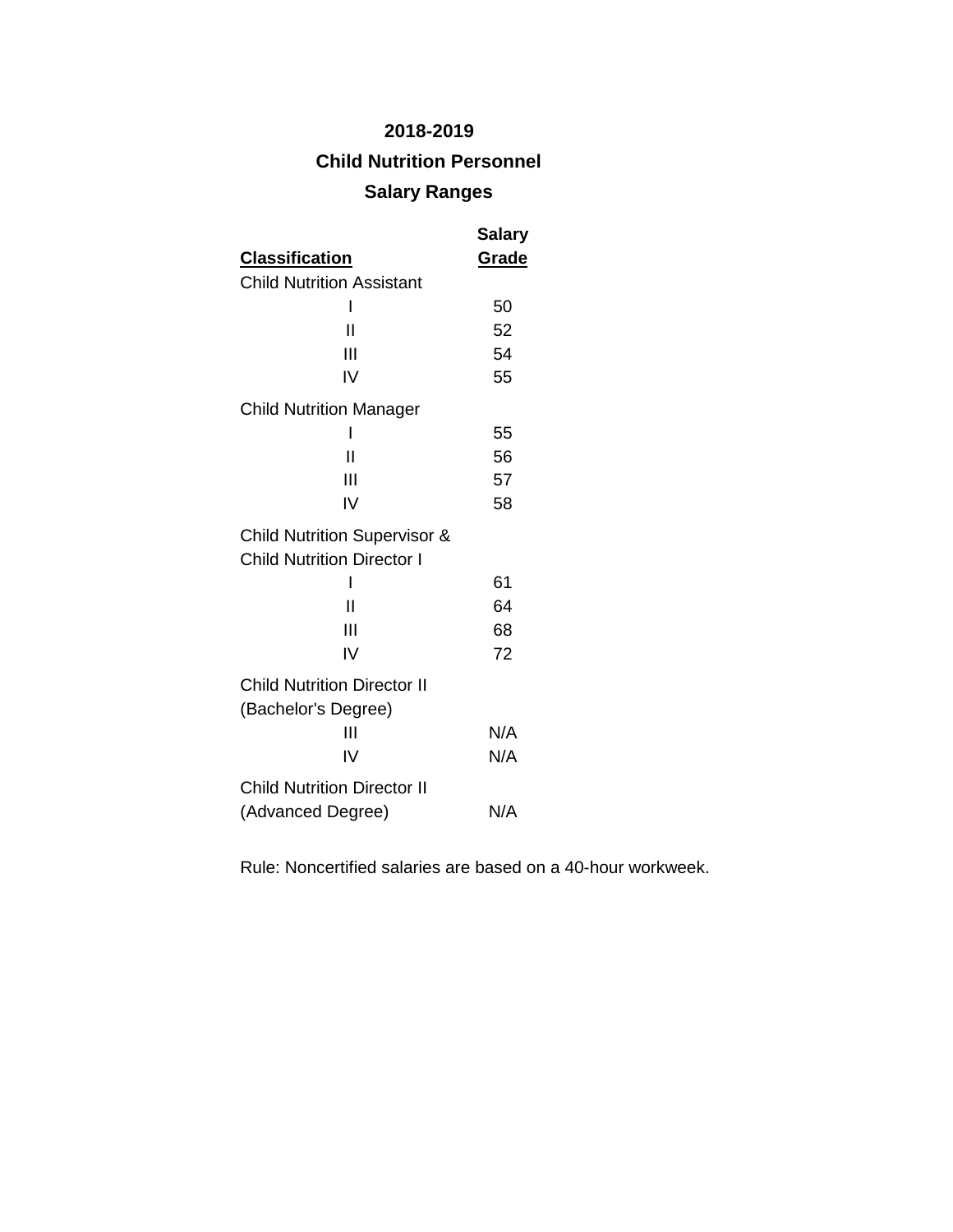# **2018-2019 Curriculum Support Personnel Salary Ranges**

| <b>Classification</b>                      | <b>Salary</b><br>Grade |
|--------------------------------------------|------------------------|
| <b>Braillist</b>                           | 59                     |
| <b>Educational Interpreter I</b>           | 62                     |
| <b>Educational Interpreter II</b>          | 64                     |
| Exceptional Children Data Manager          | 63                     |
| Occupational Therapist                     | 78                     |
| Occupational Therapist Assistant           | 67                     |
| <b>Orientation and Mobility Specialist</b> | 68                     |
| <b>Parent Counselor-Trainer</b>            | 63                     |
| <b>Physical Therapist</b>                  | 78                     |
| <b>Physical Therapist Assistant</b>        | 67                     |
| <b>School Health Assistant</b>             | 52                     |
| School Nurse (Not Holding)                 | 68                     |
| Speech-Language Pathology Assistant        | 64                     |
| <b>Teacher Assistant</b>                   | 56                     |
| Technology Assistant                       | 61                     |
| <b>Therapeutic Recreation Specialist</b>   | 67                     |
| <b>Vocational Technical Assistant</b>      | 54                     |

Rule: Noncertified salaries are based on a 40-hour workweek.

Exception: Local boards of education set the standard workweek (not to exceed 40 hours) for teacher assistants.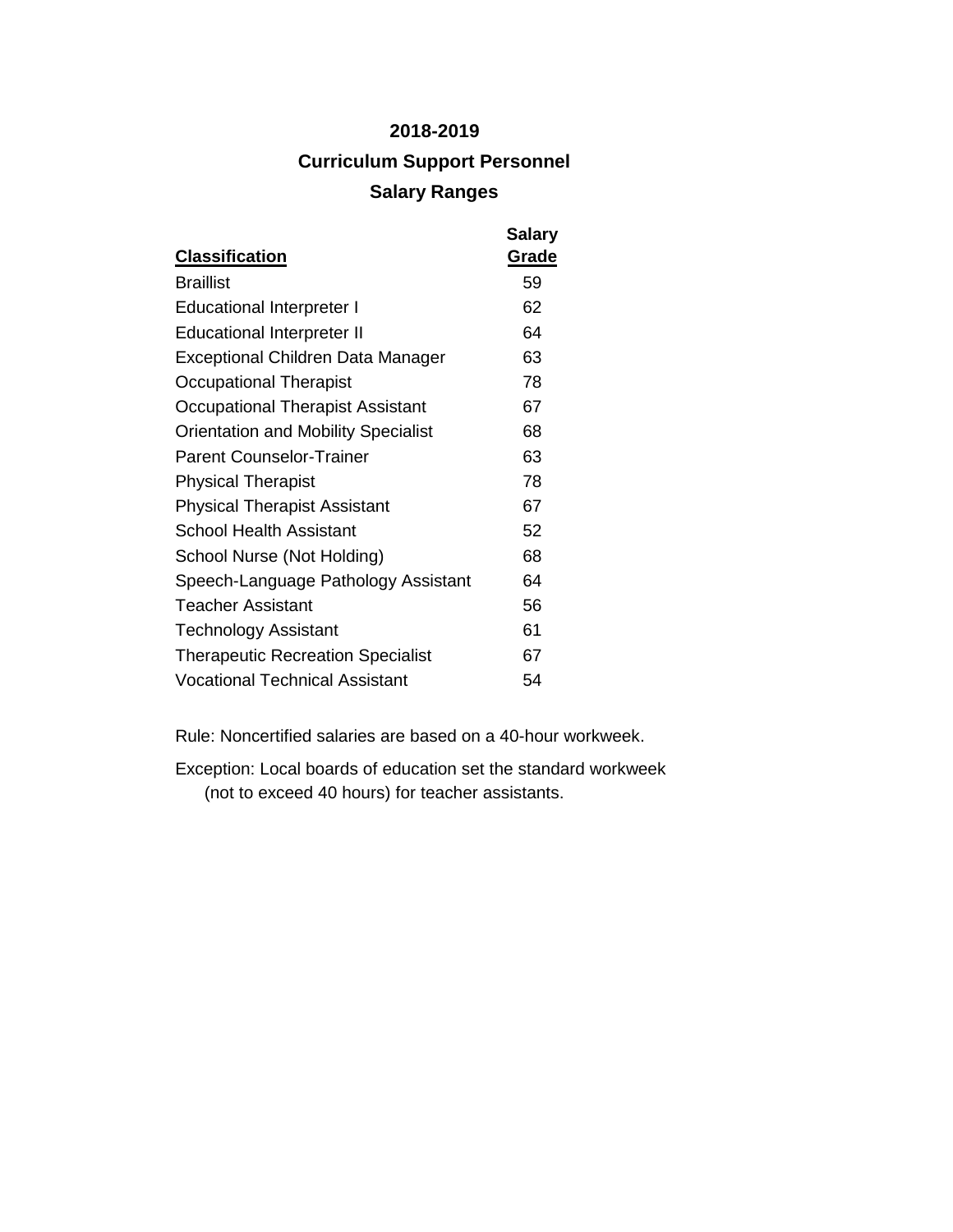## **Maintenance Personnel**

#### **Salary Ranges**

| <b>Classification</b>                            | <b>Salary</b><br>Grade |
|--------------------------------------------------|------------------------|
| <b>Cabinet Maker</b>                             | 61                     |
| Carpenter I                                      | 57                     |
| Carpenter II                                     | 61                     |
| <b>Carpentry Crew Leader</b>                     | 63                     |
| <b>Carpenter Supervisor</b>                      | 65                     |
| Custodian I                                      | 50                     |
| Custodian II                                     | 51                     |
| <b>Custodian Crew Leader</b>                     | 52                     |
|                                                  | 56                     |
| <b>Custodian Supervisor I</b>                    | 58                     |
| <b>Custodian Supervisor II</b>                   | 60                     |
| <b>Custodian Supervisor III</b><br>Electrician I | 59                     |
| <b>Electrician II</b>                            |                        |
|                                                  | 63                     |
| <b>Electrician Crew Leader</b>                   | 64                     |
| <b>Electrician Supervisor I</b>                  | 66                     |
| <b>Electrician Supervisor II</b>                 | 68                     |
| <b>Electronic Technician I</b>                   | 64                     |
| <b>Electronic Technician II</b>                  | 67                     |
| <b>Floor Maintenance Assistant I</b>             | 53                     |
| <b>Floor Maintenance Assistant II</b>            | 55                     |
| <b>Floor Maintenance Crew Leader</b>             | 56                     |
| <b>Floor Maintenance Supervisor</b>              | 62                     |
| Glazier                                          | 60                     |
| Grounds Keeper I                                 | 56                     |
| Grounds Keeper II                                | 58                     |
| <b>Grounds Crew Leader</b>                       | 59                     |
| <b>Grounds Supervisor I</b>                      | 63                     |
| <b>Grounds Supervisor II</b>                     | 65                     |
| <b>HVAC Mechanic I</b>                           | 65                     |
| <b>HVAC Mechanic II</b>                          | 67                     |
| <b>HVAC Supervisor</b>                           | 69                     |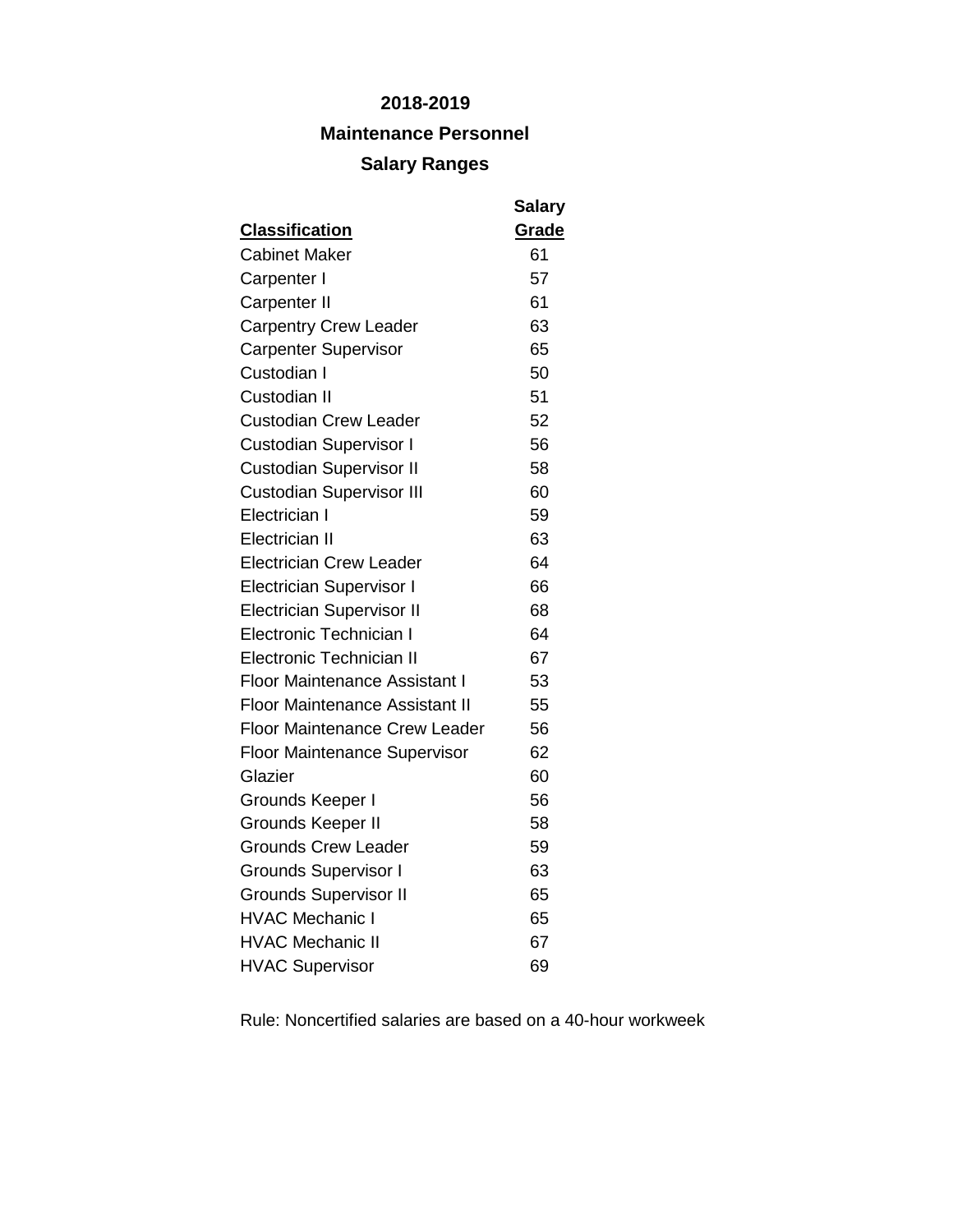**Maintenance Personnel, cont.**

# **Salary Ranges**

|                                       | Salary |
|---------------------------------------|--------|
| <b>Classification</b>                 | Grade  |
| Laborer                               | 50     |
| Locksmith                             | 62     |
| <b>Machine Operator</b>               | 57     |
| Maintenance Supervisor/Director       |        |
| ı                                     | 65     |
| $\mathsf{I}$                          | 66     |
| Ш                                     | 68     |
| IV                                    | 70     |
| V                                     | 70     |
| VI                                    | 72     |
| VII                                   | 74     |
| VIII                                  | 76     |
| IX                                    | 77     |
| X                                     | 78     |
| Mason                                 | 63     |
| Painter I                             | 59     |
| Painter II                            | 61     |
| <b>Painter Crew Leader</b>            | 62     |
| Plasterer I                           | 63     |
| <b>Plasterer Crew Leader</b>          | 65     |
| Plumber I                             | 59     |
| Plumber II                            | 63     |
| <b>Plumber Crew Leader</b>            | 64     |
| <b>Refrigeration Mechanic</b>         | 61     |
| Roofer                                | 61     |
| Warehouse Manager I                   | 61     |
| Warehouse Manager II                  | 63     |
| Waste Water Plant Operator I          | 57     |
| Waste Water Plant Operator II         | 62     |
| <b>Waste Water Plant Operator III</b> | 70     |
| Welder I                              | 61     |
| Welder II                             | 63     |
| <b>Welder Crew Leader</b>             | 65     |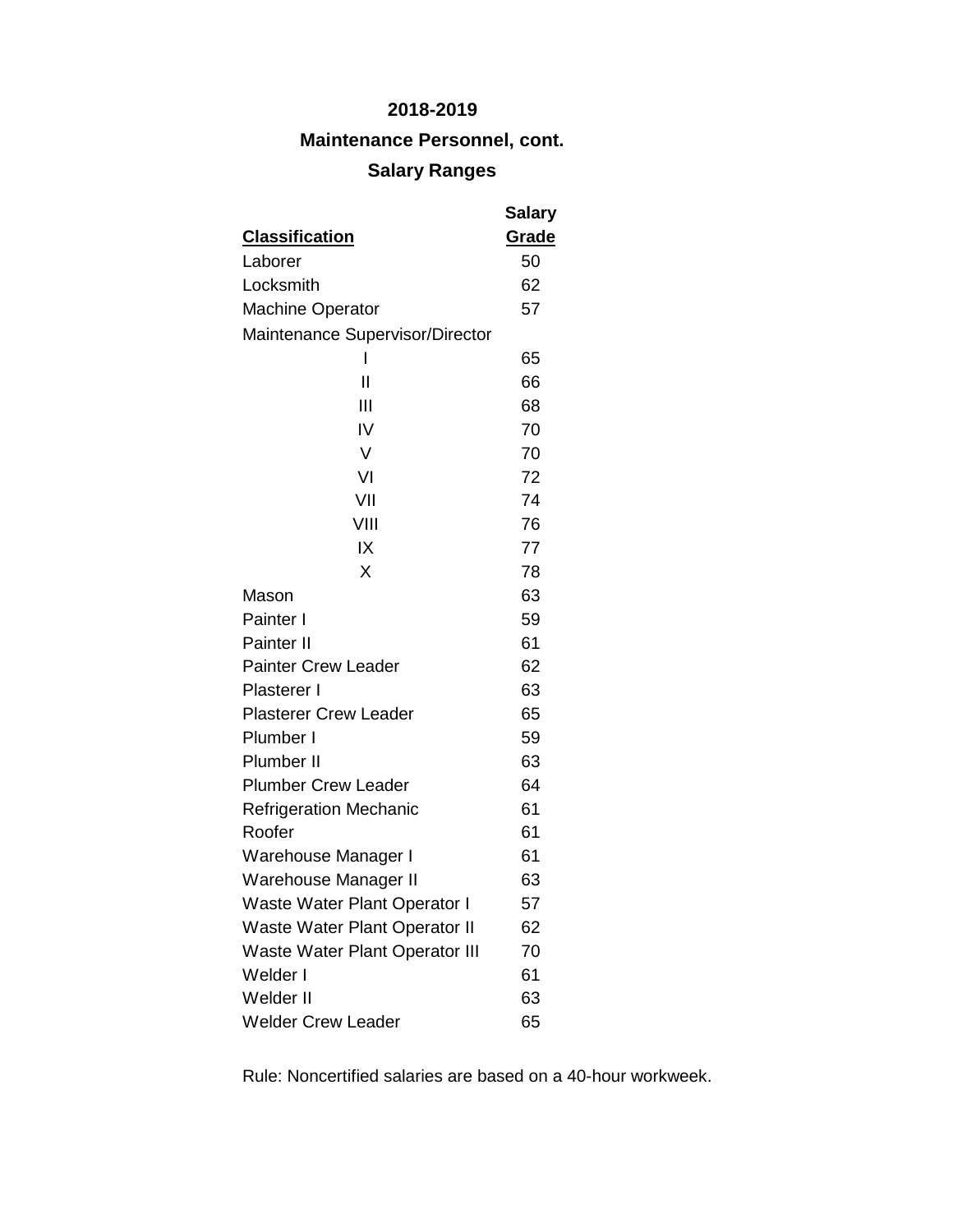# **Office Support Personnel Salary Ranges**

|                                            | <b>Salary</b> |
|--------------------------------------------|---------------|
| <b>Classification</b>                      | Grade         |
| Distance Learning Instructional Assistant  | 54            |
| Local Area Network (LAN) Engineer          | 74            |
| Office Support I                           | 55            |
| <b>Office Support II</b>                   | 57            |
| <b>Office Support III</b>                  | 59            |
| <b>Office Support IV</b>                   | 61            |
| Office Support V                           | 63            |
| <b>Student Information Data Manager I</b>  | 61            |
| <b>Student Information Data Manager II</b> | 63            |
| Technology Technician I                    | 64            |
| Technology Technician II                   | 68            |
| Technology Technician III                  | 72            |
| Wide Area Network (WAN) Engineer           | 76            |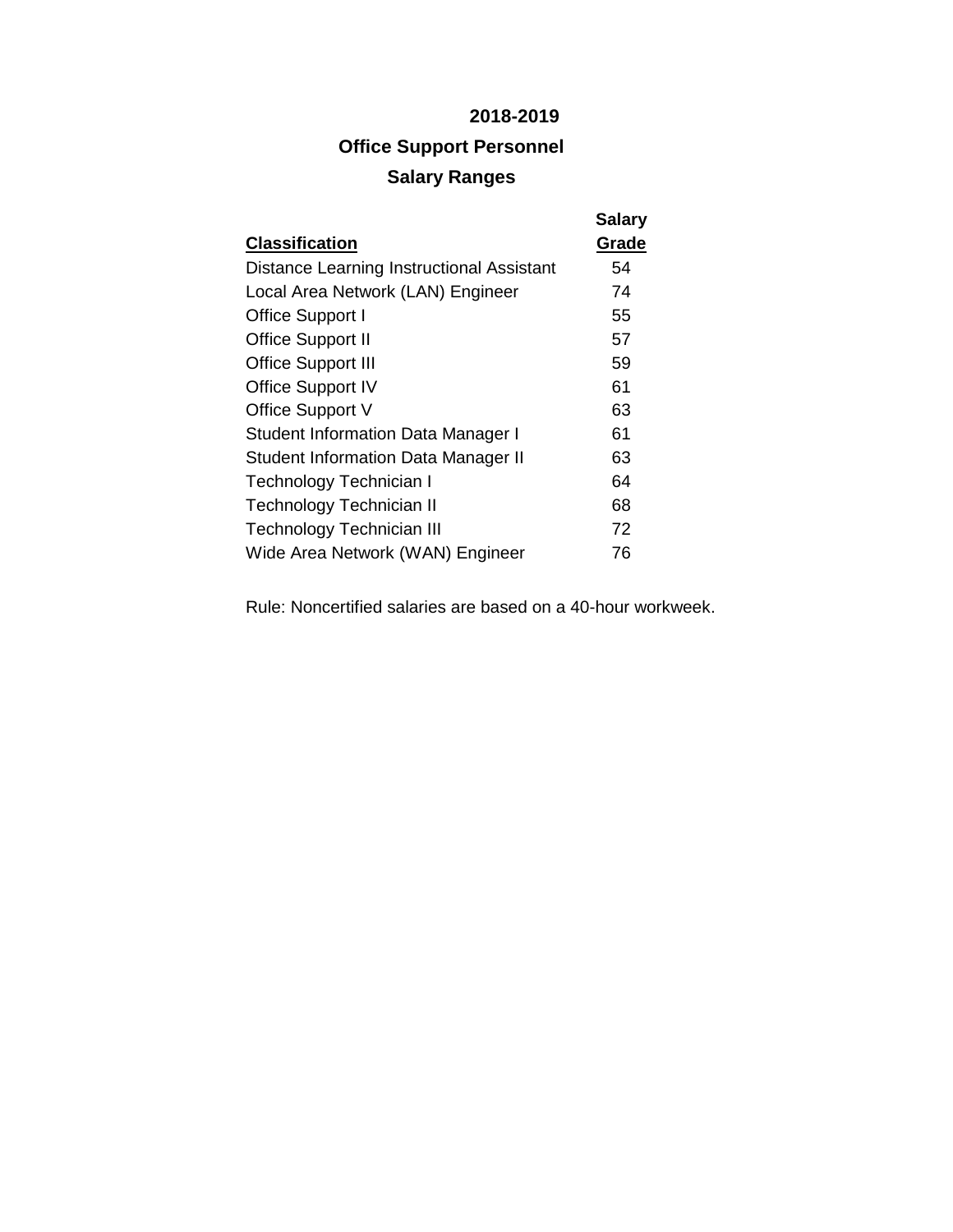## **Transportation Personnel**

## **Salary Ranges**

|                                        | <b>Salary</b> |
|----------------------------------------|---------------|
| <u>Classification</u>                  | <u>Grade</u>  |
| <b>Bus Driver</b>                      | 51B           |
| <b>Transportation Safety Assistant</b> | 50            |
| <b>Transportation Mechanic</b>         |               |
|                                        | 59            |
| Н                                      | 63            |
| Ш                                      | 65            |
| <b>Transportation Supervisor</b>       | 67            |
| <b>Transportation Director</b>         |               |
|                                        | 66            |
| Ш                                      | 66            |
| Ш                                      | 68            |
| IV                                     | 71            |
| V                                      | 71            |
| VI                                     | 72            |
| VII                                    | 74            |
| VIII                                   | 76            |
| IX                                     | 77            |
| X                                      | 78            |
| <b>Vehicle Operator</b>                | 53            |